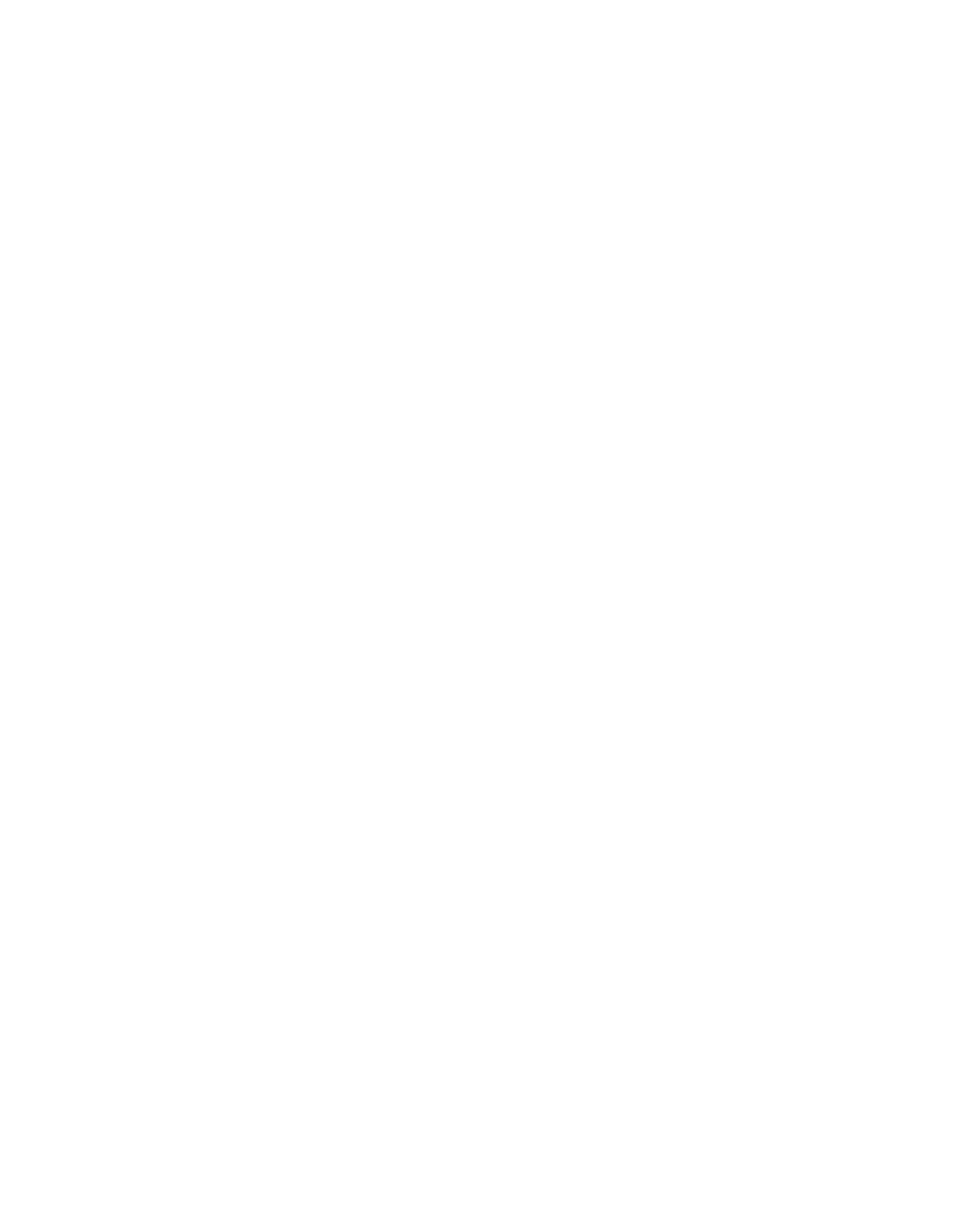# **ARTS EDUCATION • A COMIC CHARACTER LIKE YOU/ VISUAL ARTS**

- Goals: To develop critical and creative thinking and perceptual awareness necessary for understanding and producing art. To choose and evaluate a range of subject matter and ideas to communicate intended meaning through art works.
- Preparation: Provide newspapers that carry comic strips, index cards and pins.
	- **Activities:** Ask students to find a comic strip character that is like them in some way. Students should cut out the comic strip or frame, paste it to an index card, and pin it on themselves.They should walk around the room examining others' choices and identify classmates who made the same choice for the same or similar reasons.

Follow up the activity by having students create a comic character or comic strips about themselves.

The graphic organizer N 27-4 is an outline for creating a comic strip. If studying comic characters, provide the comic activity LA 5-2.

# **ARTS EDUCATION •WHO YOU ARE/ VISUAL ARTS**

Goals: To develop critical and creative thinking and perceptual awareness necessary for understanding and producing art. To choose and evaluate a range of subject matter and ideas to communicate intended meaning through art works.

To reflect upon and assess the character and merits of their work and the work of others.

- Preparation: Provide pages from newspapers, scissors, glue and tag board.
	- Activities: Ask students to discuss words that describe themselves and search for such descriptions in the newspaper.Then have descriptive words cut out and assembled into a symbolic representation of each person and glued to tag board backing. Encourage use of words that describe various body parts or functions. The depth of symbolism should coincide with the developmental level of each child.

Students should display and discuss their work in ways that would help them get to know each other better.They should discuss ways in which their art and ideas are unique expressions of themselves.

#### **ARTS EDUCATION • FRIENDSHIP FLOWER/ VISUAL ARTS**

Goals: To develop critical and creative thinking and perceptual awareness necessary for understanding and producing art. To choose and evaluate a range of subject matter and ideas to communicate intended meaning through art works.

**Preparation:** Provide newspapers, scissors, glue and the student worksheet AE 1-1

**communicating perceiving**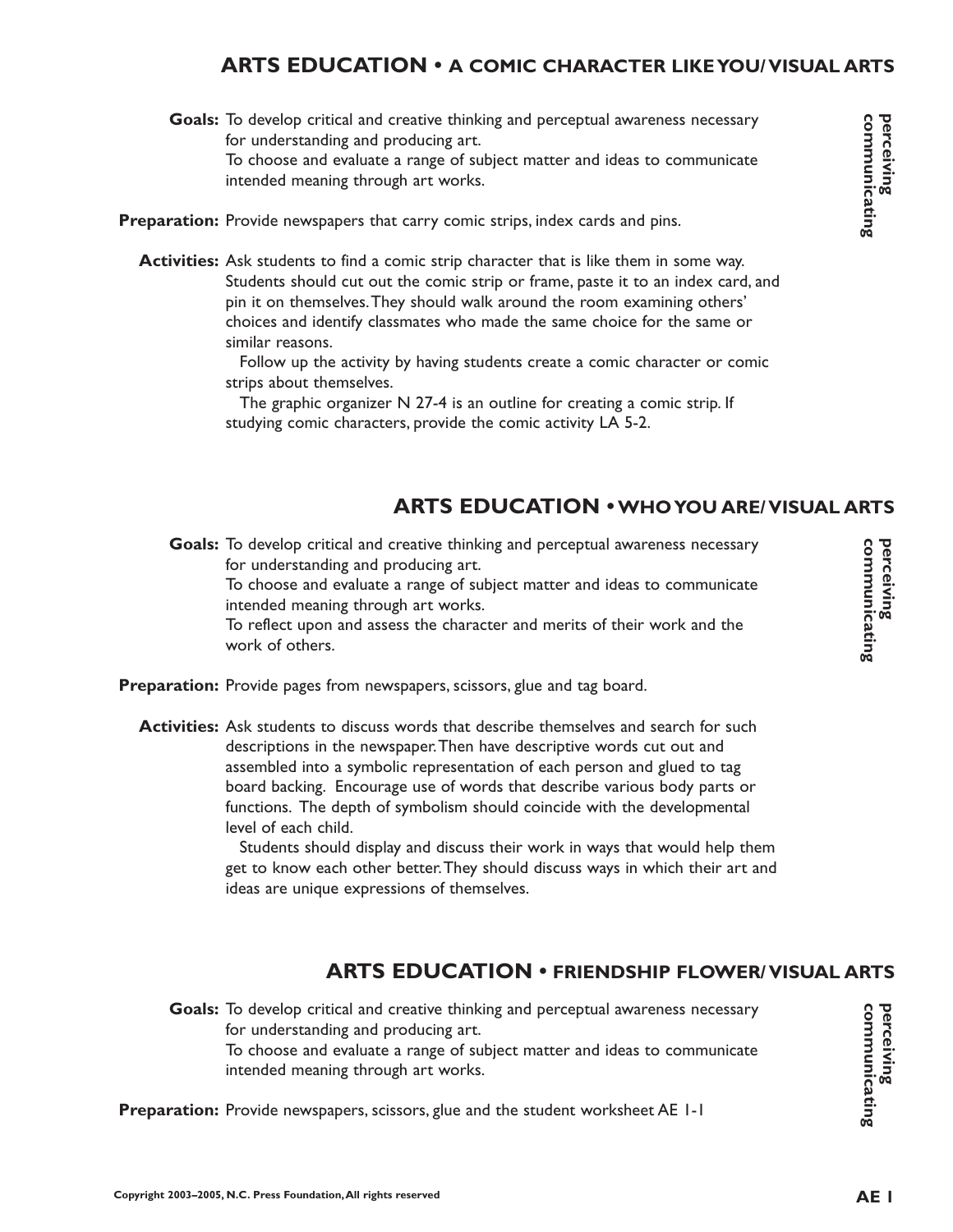#### **ARTS EDUCATION • FRIENDSHIP FLOWER/ VISUAL ARTS, continued**

perceiving<br>communicating **AE AE Celucing AE CEP CEP CEP CEP CEP CEP CEP CEP CEP CEP CEP CEP CEP CEP CEP CEP**  Activities: Have students think of a family member or special friend and list all of the things they know about the person.Then have them find photos, words and other things in the newspaper that tell something about the special person they chose. Give them the graphic organizer AE 1-1.They should write the person's name in the middle of the flower and cut out and paste the items on the petals of the flower.They should make their design as attractive as possible. Students can use their flower on a card they present to the person.\*

\*Garrett, *Kaleidoscope*

#### **ARTS EDUCATION • TEXTURES/ VISUAL ARTS**

**producing**

**producing**

Goal: To develop skills necessary for understanding and applying media, techniques and processes.

Preparation: Provide copies of the newspaper, magic markers and drawing paper.

**Activities:** Discuss different textures (rough, smooth, bumpy, etc.) that appear in the environment. Then have students select a page or portion of a page from the newspaper that has a variety of visual textures. Ask students to represent those same textures in a similar arrangement with magic markers on drawing paper. Leave the choice of colors to individual students. Reinforce the concept that textures can be visually different while no differences are discernible by touch.

#### **ARTS EDUCATION • DESIGN a PATTERN/ VISUAL ARTS**

Goals: To develop skills necessary for understanding and applying media, techniques and processes.

To choose and evaluate a range of subject matter and ideas to communicate intended meaning in art works.

Preparation: Provide newspapers and samples of different fabrics. Discuss that people respond differently to color and patterns. From your fabrics, have them choose the color and pattern for their own personal flag.

> Provide crayons, markers, colored pencils and chalk for students to use in creating a design for a fabric.

**Activities:** Ask students to become familiar with a character in the newspaper. It might be a comic strip character or someone in the news from sports or the main news sections.

> Ask them to design a pattern or personal flag for the specific character using markers, colored pencils, crayon and/or chalk. Or have them choose fabric for this person and explain the choice. Follow up by having them design a pattern for themselves.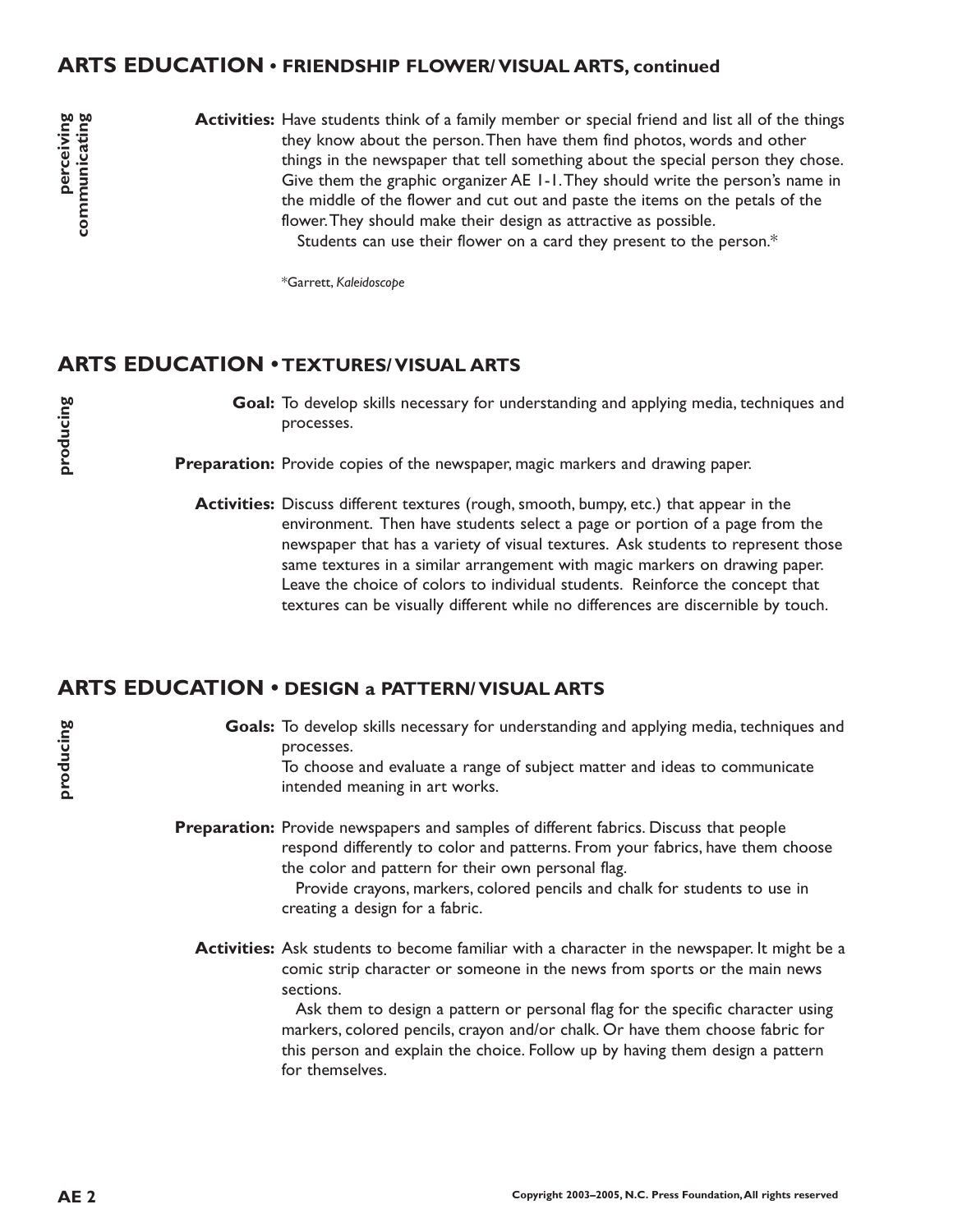#### **ARTS EDUCATION • UNUSUAL USES for NEWSPAPERS/ VISUAL ARTS**

- Goal: To develop skills necessary for understanding and applying media, techniques, and processes.
- Preparation: Provide newspapers, scissors, glue and other materials to be chosen by the student.
	- Activities: Have students brainstorm in order to discover and imagine a variety of uses for a newspaper. Emphasis should be placed on finding unique or "far out" uses for the newspaper. Once several options are available to the students, they should be asked to choose the most unusual use and then transform the newspaper into an object appropriate to the choice. Use other materials such as wire (for support) and cardboard in conjunction with the newspaper. Examples are transportation for miniature people (rockets, air planes, cars, etc.), lining for bird cages and swatting flies.

#### **ARTS EDUCATION • USING the SENSES/ VISUAL ARTS**

- Goal: To develop critical and creative thinking and perceptual awareness necessary for understanding and producing art.
- **Preparation:** Provide newspapers and five pieces of poster board in different colors for displaying words, pictures, illustrations and photos from the newspaper. Use the graphic organizer AE 3-2 or write or have a student write one of the following on each piece of poster board: Sight, Sound,Touch,Taste and Smell.
	- Activities: Direct the students to select, cut out and paste on poster board all words and other things from the newspaper that relate to the different senses. Also have them choose an action photo and describe what the person is seeing, hearing, touching, tasting and smelling.They can do the same for stories even when a photo is not part of the story.

#### **ARTS EDUCATION •WORDS on DISPLAY/ VISUAL ARTS**

- Goals: To develop skills necessary for understanding and applying media, techniques and processes. To choose and evaluate a range of subject matter and ideas to communicate intended meaning in art works.
- Preparation: Provide newspapers, scissors, glue and objects such as small boxes, roll paper inserts, etc.
	- Activities: The set of art terms that is appropriate for a particular level in your school should be the focus. (Word groups might be color, texture, line, shape, light and dark). Have available an assortment of objects such as those mentioned in the preparation. Let each student choose one and section it (with pencil) into the same number of sections as there are words in the group. Then have students do the following:
		- 1. Find the various words in the newspaper and cut them out.

producing

**perceiving**

perceiving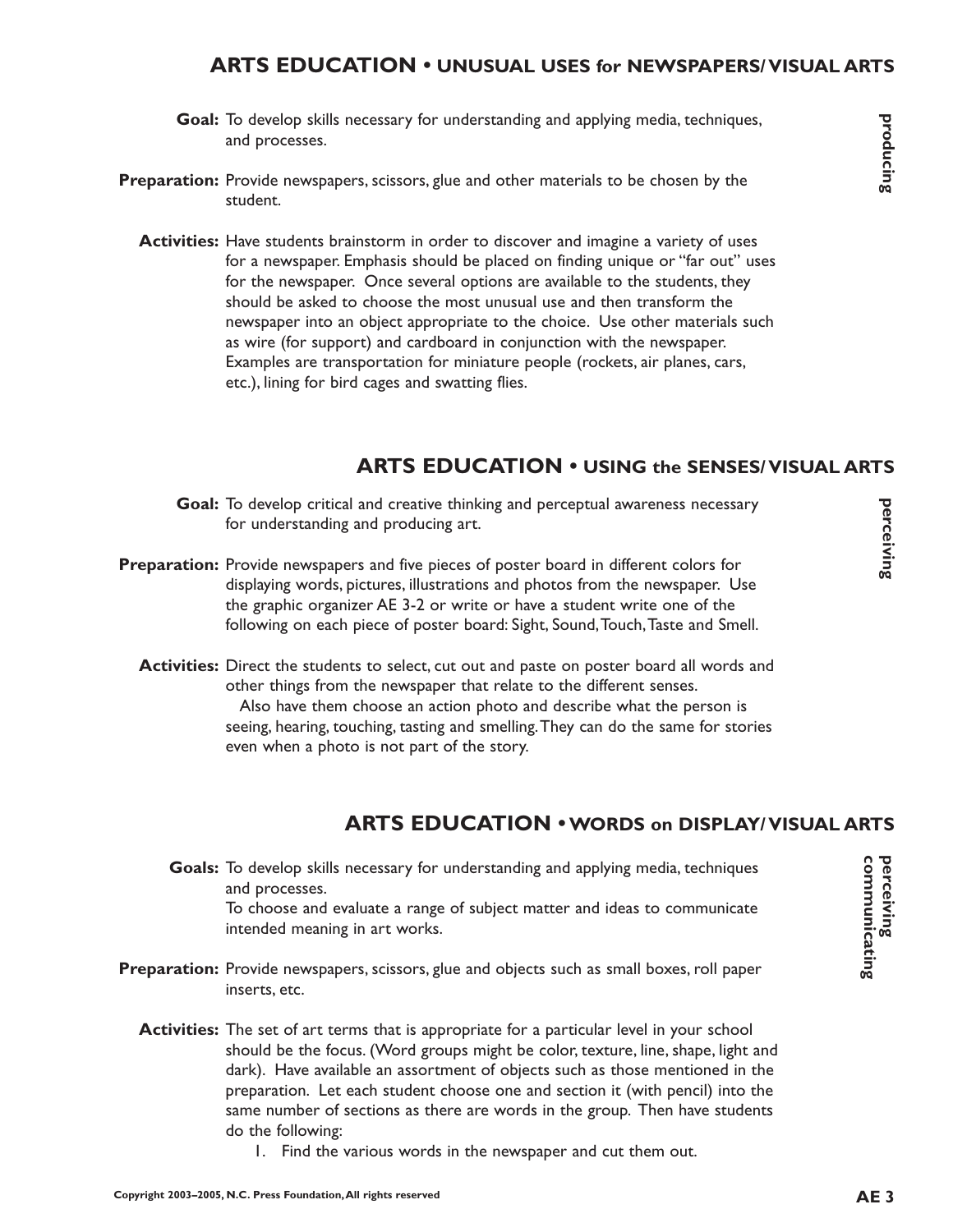#### **ARTS EDUCATION • WORDS on DISPLAY/ VISUAL ARTS, continued**

perceiving communicating **A**<br>**AE 4 Communicating**<br>**Communicating**<br>**AE 4 Communicating**<br>**Communicating** 

**perceiving communicating**

**Activities, continued:**

- 2. Search through the newspaper to find examples of the words in the group.
	- 3. Cut out examples to fit the various sections on the object. Include the word previously cut out.
	- 4. Suspend the object on a string. Use it as a mobile or as a suspended art object.

# **ARTS EDUCATION • DRAW an EVENT/ VISUAL ARTS**

Goals: To develop critical and creative thinking and perceptual awareness necessary for understanding and producing art. To choose and evaluate a range of subject matter and ideas to communicate intended meaning in art works.

Preparation: Provide current event articles from the newspaper, pencils, pens, crayons or magic markers and drawing paper.

**Activities:** Current event articles should be read and selected prior to the class. Then ask students to read the article again and try to imagine how the event might have looked as it occurred. Students should then draw a picture of the event as they imagine it. Use open-ended questions such as "How do you think it might have looked?" or "How do you think those people felt?" to stimulate personal interpretation.

Follow up with a discussion of the final product and the different meanings.

#### **ARTS EDUCATION • REACTING to NEWS/ VISUAL ARTS**

Goals: To develop critical and creative thinking and perceptual awareness necessary for understanding and producing art. To choose and evaluate a range of subject matter and ideas to communicate intended meaning in art works.

Preparation: Provide newspapers for students to read and discuss. Provide the drawings below and have students draw others. More drawings appear on H 2-2. Have them transfer the drawings to paper large enough to cover the face.



**Activities:** As students read and discuss stories, have them hold up in front of their faces the drawing that expresses their response to the different stories.After the topics are discussed, have them choose expressions again to see if hearing other views made them feel differently about an event.

**perceiving communicating**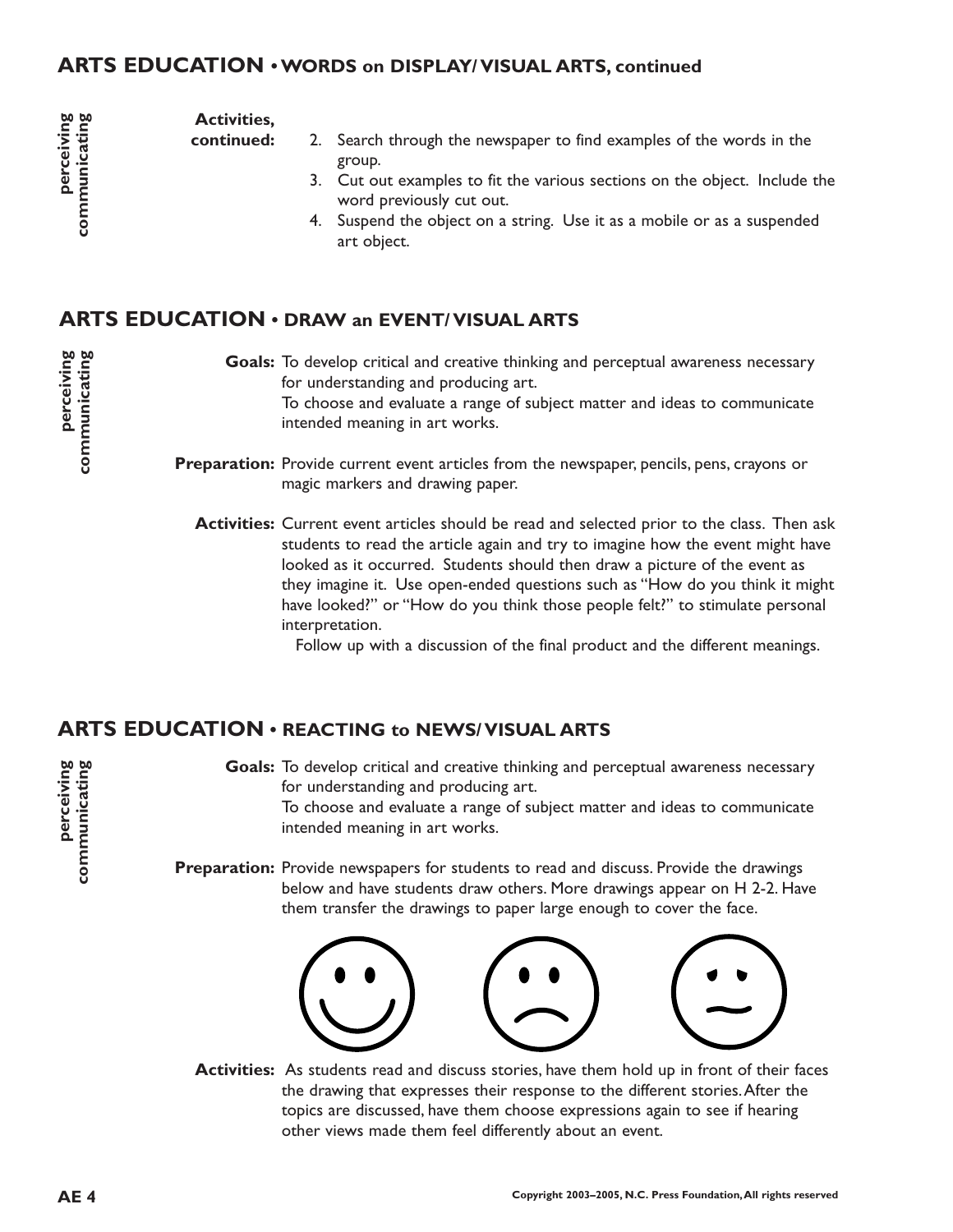# **ARTS EDUCATION • REPRESENTING an EVENT/ VISUAL ARTS**

Goals: To develop skills necessary for understanding and applying media, techniques and processes. To choose and evaluate a range of subject matter and ideas to communicate intended meaning in art works.

To perceive connections between visual arts and other disciplines.

- Preparation: Provide newspapers. Also, provide each individual or small group a medium to use in illustrating the story, such as regular and colored pencils, pen, markers, crayons, chalk and paper for drawing, clay and play dough for sculpting, fabrics, buttons, needles and thread for sewing, and ice cream sticks, scissors and glue for creating puppets.They may create a scene, draw, paint or sculpt a person, or a symbolic representation of events or people in the story.
	- **Activities:** Select a story to read to the students and have them read along.You can also assign a story or have them select a story to read silently or read aloud in small groups.They can choose different stories. Individually or in small groups, have them use the medium (play dough, clay, pencils, markers, etc) you provide to tell something about the story.

You may want to start with a story that deals with a concrete subject and move to stories that will be more challenging to represent. If students work with different stories, classmates can guess the content of the story or try to pick out the story from the newspaper based on the depiction.

Work with content area teachers to choose stories relevant to other topics that students are studying.

#### **ARTS EDUCATION • The FACE of EMOTION/ VISUAL and THEATRE ARTS**

Goals: To develop critical and creative thinking and perceptual awareness necessary for understanding and producing art.

To choose and evaluate a range of subject matter and ideas to communicate intended meaning in art works.

To act by interacting in improvisations and assuming roles.

Preparation: Provide newspapers and theatrical makeup.

**Activities:** Students should scan newspapers for stories that have greater than average emotional content. Each student should be urged to find four pieces (with or without photos) that exhibit contrasting emotions. After group discussion of these emotional differences, each student should choose two contrasting emotional circumstances.The student should then use theatrical makeup to create the impression of those contrasting emotions on his/her own face. A sharp dividing line should be made on the axis of the face to accentuate the contrast. Follow up by having students act out activities. Use photos of fullfront and both profiles.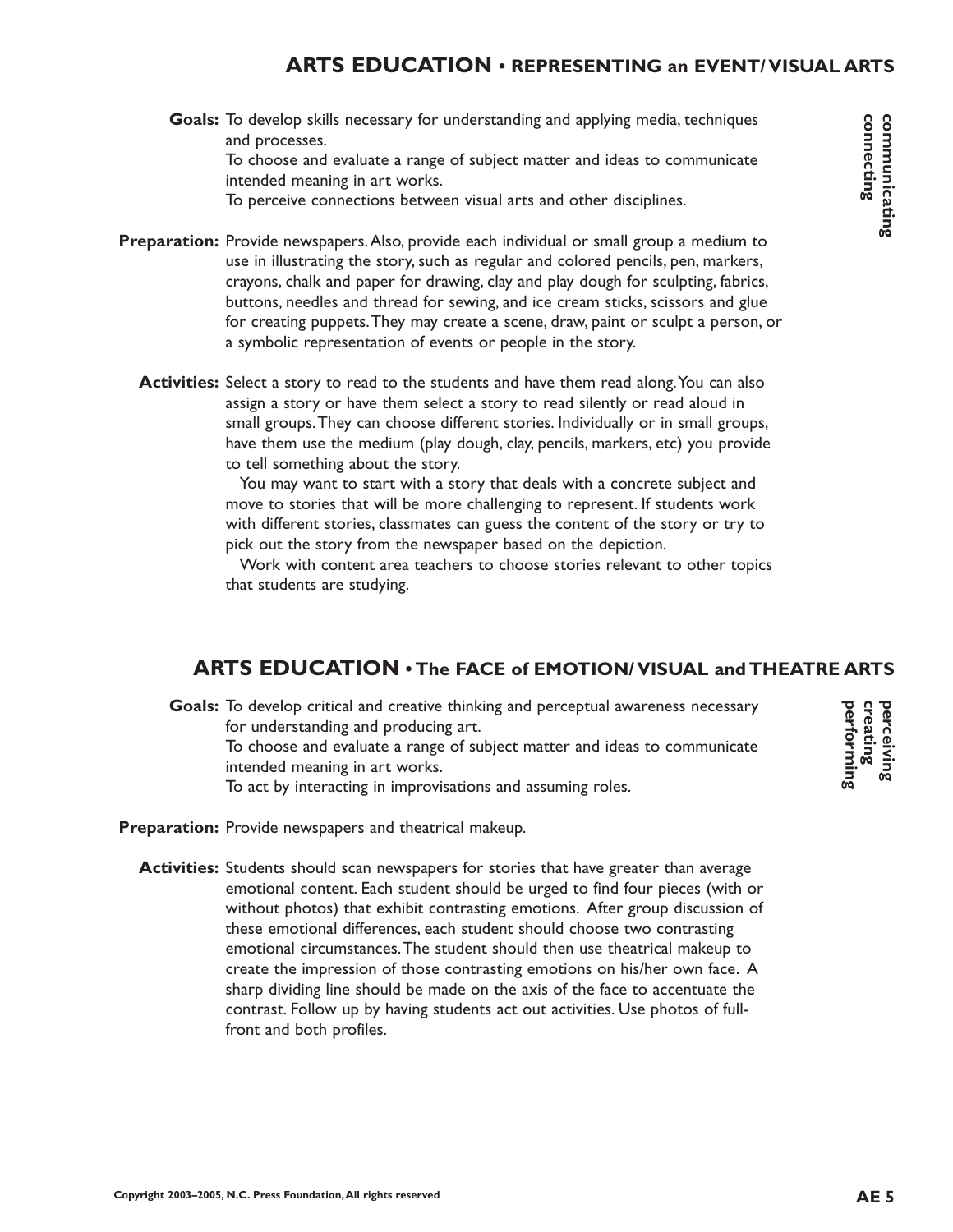#### **ARTS EDUCATION • A MASK of FEELINGS/ VISUAL and THEATRE ARTS**

- Goals: To choose and evaluate a range of subject matter and ideas to communicate intended meanings in artwork. To understand the visual arts in relating history and cultures.
- **Preparation:** Provide copies of the newspaper, scissors and glue. Cut plastic milk containers in half along the vertical axis with the handle in the center of one-half.
	- **Activity:** Ask students to create a mask that expresses their feelings about a story in the newspaper.They should choose appropriate words, text and photos to cut and paste to the milk carton. Have them cut eyeholes into the container and attach a string to the edges for wearing. Discuss the meaning and appropriateness of the images.

#### **ARTS EDUCATION • NEWSPAPERS and** *GUERNICA/* **VISUAL ARTS**

Goals: To choose and evaluate a range of subject matter and ideas to communicate intended meanings in artwork. To understand the visual arts in relating history and cultures.

Preparation: Provide copies of the newspaper, scissors and glue.

Select or have students select Web sites that offer a view of Picasso's *Guernica* and background about the events that inspired it. Have students read about various techniques Picasso used. *Guernica* hangs in the Reina Sofia, the National Museum for Contemporary Art in Madrid, Spain.The Web site for the Reina Sofia should be used as a primary source. Also visit http://www.spanisharts.com/reinasofia/reinasofia.htm, an excellent Web site when accessed in February 2003.

In April 1937, through the media, the world learned of the bombing of civilians in Guernica, Spain by the Nazis. *Guernica* is Picasso's response to the bombing and is a strong anti-war statement.When today's news turns to war, use *Guernica* to stimulate class discussions about war, events that lead to conflict, the explanations and representation of war in newspapers and other media, students' responses as artists (and as writers) and the relationship between art and politics. Students may also want to compare Picasso's *Guernica* with artists' representations that glorify war and compare the circumstances and viewpoints of the different artists.

Activities: Present Picasso's Guernica to students along with an explanation of how Picasso first learned of the bombing of innocent people from the newspaper and how he used the black and white texture of the newspaper page as dominant elements in the painting to make his statement.

> Alan Carter thinks that Picasso drew realistic figures in the background and layered more abstract, distorted figures on top. He describes his views of Picasso's approach on his Web site http://mysite.freeserve.com/guernicaunveiled (accessed February 2003).

> Ask students to choose an event that concerns or disturbs them. Have them use black and white newspaper photos or line drawings or their own realistic drawings as background and layer on abstract, symbolic representations on top to show their response to the current event. Have them create their abstract images by cutting all or parts of words, photos and other art from the

communicating<br>connecting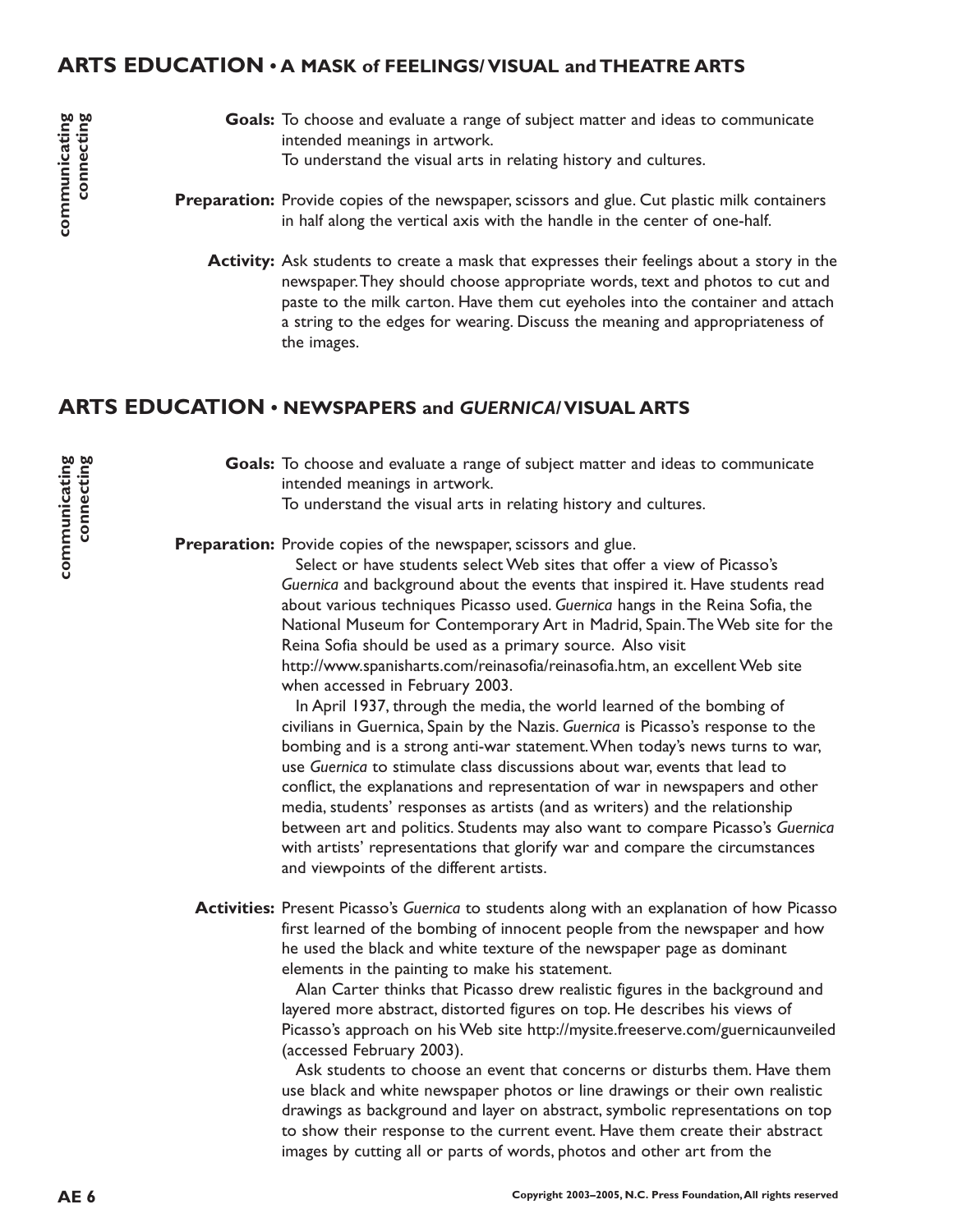#### **ARTS EDUCATION • NEWSPAPERS and** *GUERNICA/* **VISUAL ARTS***, continued*

#### **Activities,**

continued: newspaper. They should give the completed work a title that reads like a headline for a news story or editorial. Have them discuss how successful their work is in conveying their thoughts and whether images from the newspaper make their art more or less powerful.They can also work with color and compare its impact to the black and white.

Similar techniques can be used to comment on good news such as celebrations and triumphs over adversity.

# **ARTS EDUCATION • LAYOUT/ VISUAL ARTS**

- Goals: To choose and evaluate a range of subject matter and ideas to communicate intended meaning through art works. To perceive the connections between visual arts and other disciplines.
- Preparation: Provide newspapers, scissors, glue and tag board. A discussion of visual balance and proportion should precede the activity.
	- **Activities:** Ask students to cut out newspaper photographs, columns of print, headlines and advertisements. Then have them arrange the cutouts on a piece of tag board that has a one-inch grid penciled on it. The task is to visually balance the cutouts in relation to each other. The finished product should be compared to various newspaper front pages. Special emphasis should be placed on the attention-getting value of the various elements of the page.

#### **ARTS EDUCATION • DESIGN an AD/ VISUAL ARTS**

Goals: To choose and evaluate a range of subject matter and ideas to communicate intended meaning in art works. To perceive the connections between visual arts and other disciplines. To organize the components of a work's cohesive whole through knowledge of organizational principles of design elements.

Preparation: Provide newspapers and magazines. Present information about what makes a good ad. For more information on what makes a good ad, see the lesson on advertising in the Newspapering section and in the Career-Technical section, pages CT 15 - CT 16 of this teacher's guide. Also review Web sites devoted to advertising such as the following:

> http://www.adcracker.com http://www.adage.com (especially Bob Garfield's Ad Review) http://www.adweek.com (especially Barbara Lippert's column) http://www.cmykmag.com http://www.commarts.com http://www.miamiadschool.com

**connecting communicating**

connecting communicating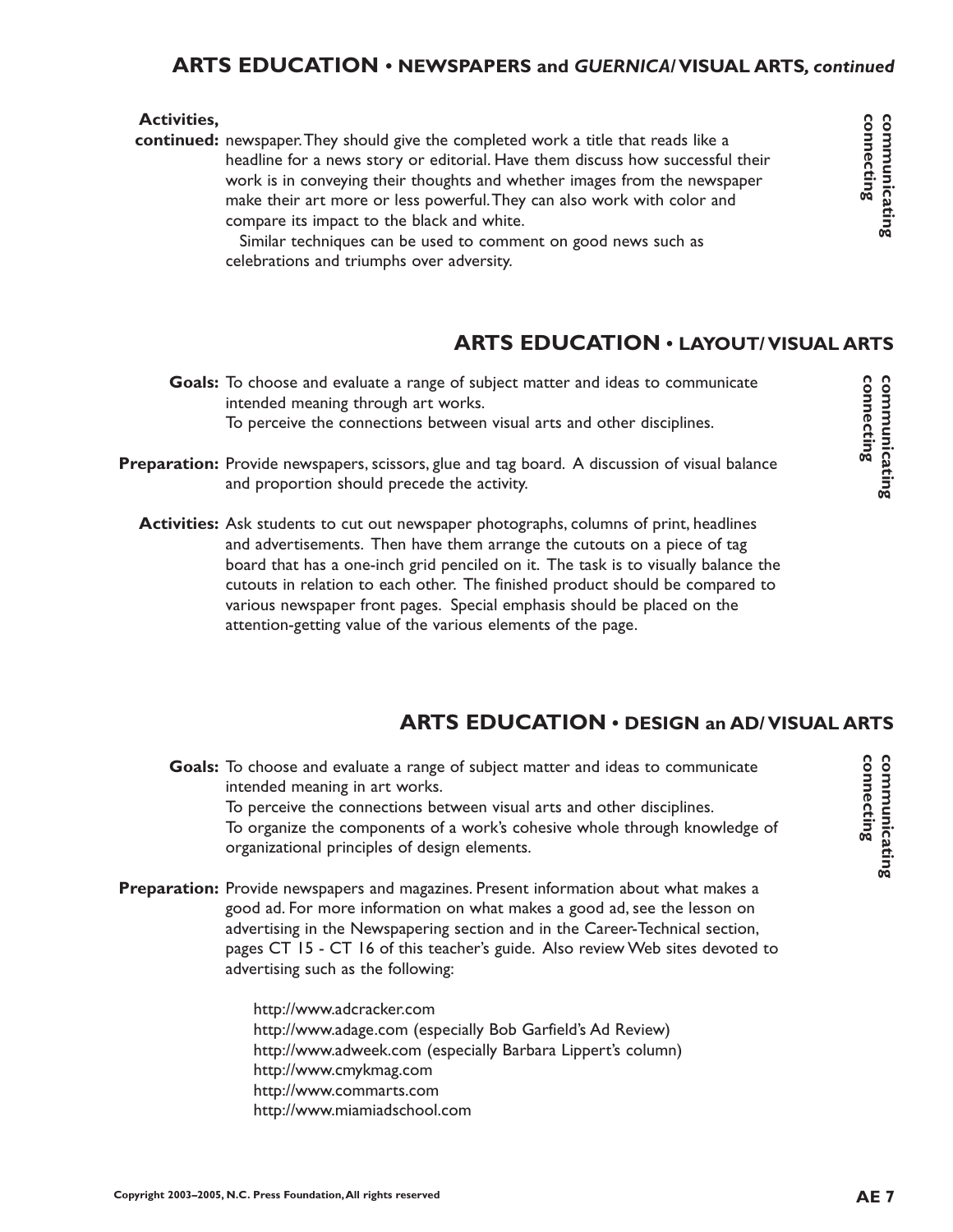#### **ARTS EDUCATION • DESIGN an AD/ VISUAL ARTS, continued**

Activities: Discuss the visual effectiveness of several newspaper or magazine ads. Have students locate visual elements that give emphasis to the product or its function. Discuss whether or not the ad is too strong or too weak for the page. Then have students locate photos or make drawings of products (real or imaginary). Those products should then become the subject of studentdesigned ads. Cut and paste the compositions together utilizing the principles discussed earlier.

> Good writing is as important to an ad as strong visual presentation. Have students complete their ads by writing a strong heading and text.They should design the ad by hand and then, if possible, design it using a computer program such as QuarkXPress, the software used by many artists who work for newspapers.

#### **ARTS EDUCATION • EDITORIAL CARTOONING/ VISUAL ARTS**

Goals: To choose and evaluate a range of subject matter and ideas to communicate intended meaning in art works. To perceive connections between visual arts and other disciplines.

Preparation: Provide newspapers that contain political cartoons. Point out the signatures of cartoonists and have students create files of cartoons drawn by different cartoonists, particularly ones whose work they admire.They should conduct research to find out as much as they can about the cartoonists and to find more cartoons. One excellent site for cartoons is http://cagleslate.msn.com/ (accessed 2003).To extend their work with cartoons, have students look for cartoons in international newspapers. For links to national and international newspapers, visit http://www.naa.org.

> Whether telling a story, making a joke or using a metaphor to make a point, a political cartoonist must be well informed.To make that point, have students locate stories and opinion writing in the newspaper about topics shown in cartoons. Have students identify the facts that are critical to the drawing and interpretation of the cartoons.

See LA 83 - 84 in this teacher's guide and in the graphic organizer SS 17-10 for other activities related to political cartoons.

**Activities:** Have students classify cartoons they find in the newspaper as storytelling, jokes or metaphors.They should identify cartoons in each style that they find effective and work in groups to come up with criteria on which to base their evaluations.

> Then they should choose a topic that interests and concerns them and find out as much as they can through daily newspaper reading, viewing and listening to TV and radio news, and reading news magazines.They should list significant events and people involved.They might cut out photos of the people and use them in developing caricatures.They should think of events and people in history and literature that bear any resemblance to the events and people in the stories.They should come up with images, cut out or drawn, that they associate with the situation.

Using what they learn, ideas they generate and the criteria they develop for a good cartoon, have them draw a cartoon.Then they should exchange with other students, discuss their cartoons and improve them as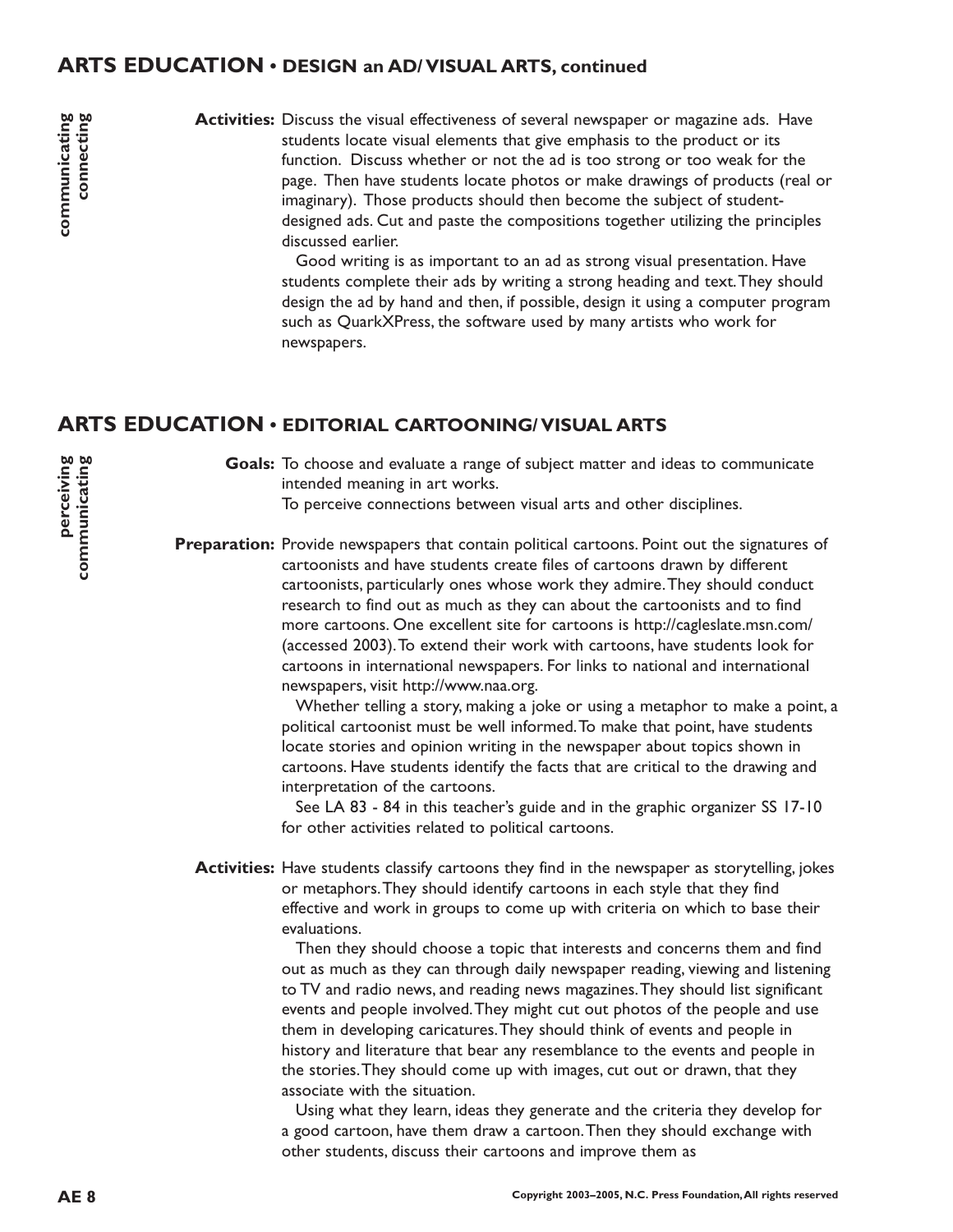#### **ARTS EDUCATION • EDITORIAL CARTOONING/ VISUAL ARTS, continued**

#### **Activities,**

continued: much as they can before they are displayed in class, published in a classroom book of cartoons, published in school newspapers and magazines or submitted to local newspapers for publication.

# **ARTS EDUCATION • DETAILS in PHOTOS/ VISUAL ARTS**

Goals: To develop critical and creative thinking and perceptual awareness necessary for understanding and producing art.

To use and evaluate a range of subject matter and ideas to communicate intended meaning in art works.

Preparation: Provide newspapers.

**Activities:** Ask students to make a list of details seen in newspaper photographs. For example:A belt worn by a person, wreath on a background window, position of hands, etc.

Ask students to compare details in two different photographs.

Ask students to circle details in newspaper photographs that relate to where events take place.

Ask students to circle details in newspaper photographs that give some insight as to why the photograph was put in the paper.

Have them take photographs that show something significant about a school event.They might take photographs at a sports event, an assembly, a club meeting, student-government meeting, on buses, in the hallways or classrooms. They should be conscious of the details that will make the photographs tell more about their subjects and/or their interactions.

#### **ARTS EDUCATION • A PHOTOJOURNALISTIC VIEW of the CLASS/ VISUAL ARTS**

Goals: To choose and evaluate a range of subject matter and ideas to communicate intended meaning in art works.

To perceive connections between visual arts and other disciplines.

Preparation: Have students study the photos in newspapers. Point out that some stories appear with one or more photos. Some don't have photos. Some photos only have cutlines that offer brief explanatory information below the photo.They should discuss how much the photos contribute to the stories and how the newspaper would look without them.

> Provide disposable, single-use cameras or others that students can use.You may want to contact your local newspaper to see if it makes leftover newsprint available.The newsprint can be used to layout student-designed newspapers.

Activities: Tell students that their goal is to create one or more classroom newspapers. Have them take photos of the class during inside and outside activities. Have the business that develops the film make multiple copies of each photo so that different groups of students can work with them.You may want students to work in small groups.

perceiving<br>communicating

**connecting communicating**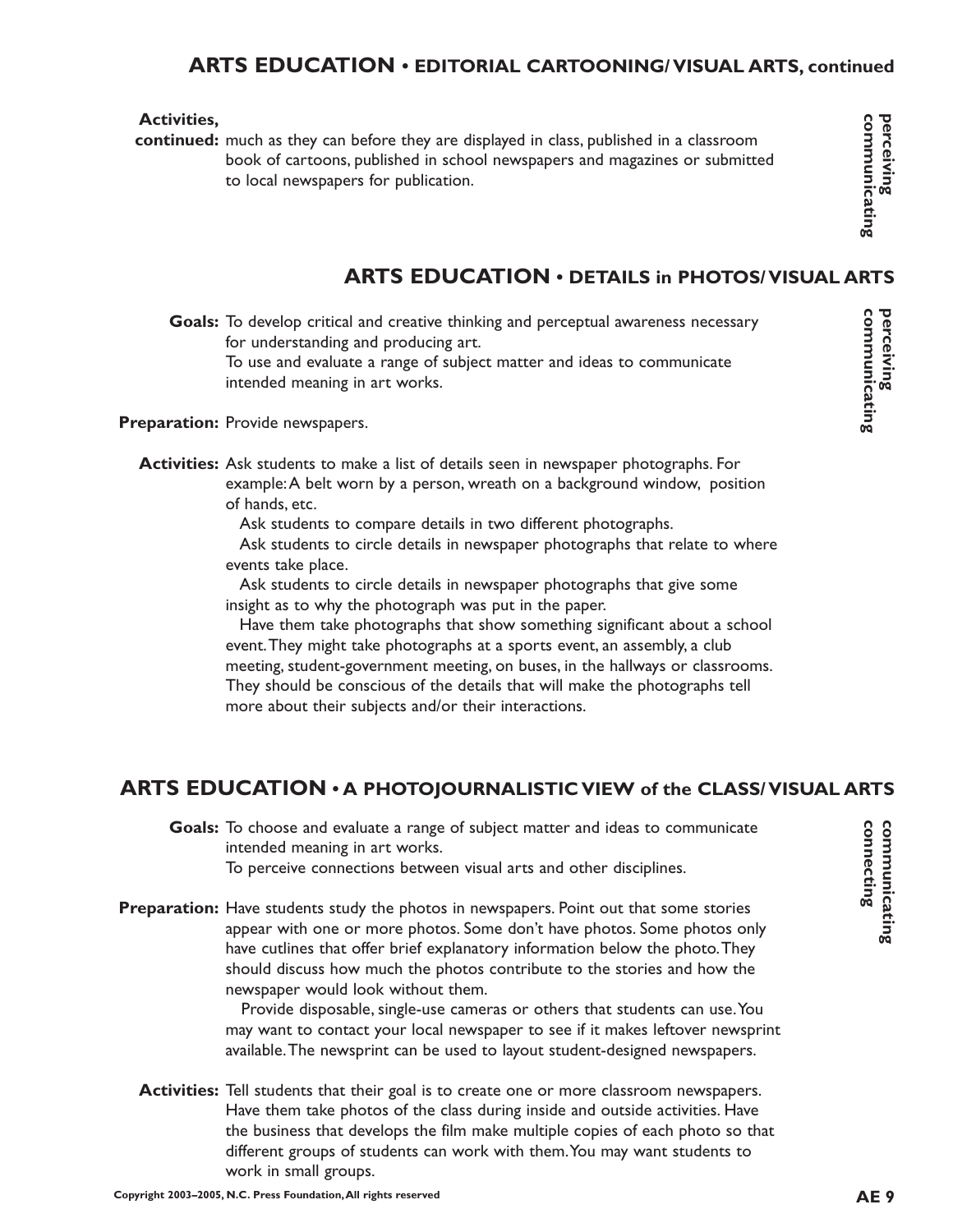#### **ARTS EDUCATION • A PHOTOJOURNALISTIC VIEW of the CLASS/ VISUAL ARTS, continued**

**Activities,**

Ask students to write copy for each photo, decide in which section of the newspaper each photo belongs, layout their individual newspapers, display them in class and show them to parents and students in other classrooms. **continued:**

> If digital cameras are used, the newspapers can be assembled electronically using a software program such as Microsoft Publishing.

# **ARTS EDUCATION • PRODUCING a NEWSPAPER/ VISUAL ARTS**

Goals: To choose and evaluate a range of subject matter and ideas to communicate intended meaning in art works.

To perceive connections between visual arts and other disciplines.

Preparation: Provide newspapers, markers and cardboard paper. Ask students to look through newspapers and identify jobs required to produce the paper. (See the NEWSPAPERING section for detailed information about jobs.) Then have students view a video, film or online tour showing how a newspaper is produced or while on a tour of the newspaper, have them take notes or photographs showing how a newspaper is produced. Provide graphic organizer N 56-10. A virtual tour of the *Los Angeles Times* can be found at http://www.latimes.com/tie. List the following steps in the production process for students to refer to:

> Selling, designing and placing classified and retail ads (Advertising) Reporting, editing, taking photos and preparing illustrations, charts and graphs (News/Editorial) Composing and laying out the pages or pagination (Many departments) Printing (Production) Delivery (Circulation)

**Activities:** Ask students to present visually the steps in producing a newspaper. Have them start with a real event, and carry it through each stage of production to the doorstep of a subscriber. Students should display their work at school or at the newspaper. Refer to the lesson from FROM DEADLINE to DELIVERY in Newspapering section of this guide for more details.

#### **ARTS EDUCATION • NEWSPAPERS and ARTISTS/ VISUAL ARTS**

Goal: To develop an awareness of art as an avocation and profession.

Preparation: Provide newspapers and the following description of artists who work for newspapers.You may also want to take students on a tour, show an online tour available on newspaper Web sites and/or invite someone who works in one of the fields to the classroom to talk about his or her work. Explain the following:

Driven by a desire to improve the looks of their products and to tell a better, more complete story, newspapers have devoted more time and staff to enhancing visual elements in the newspaper.Twenty years ago, a newspaper may have had the capacity for spot color or color on one page of the paper.Today

**A**<br>**AE 10 comprehending** ART analyzing ART analyzing analyzing analyzing analyzing analyzing connecting analyzing analyzing analyzing analyzing analyzing analyzing analyzing analyzing analyzing analyzing analyzing analy **communicating connecting**

communicating<br>connecting

**comprehending analyzing**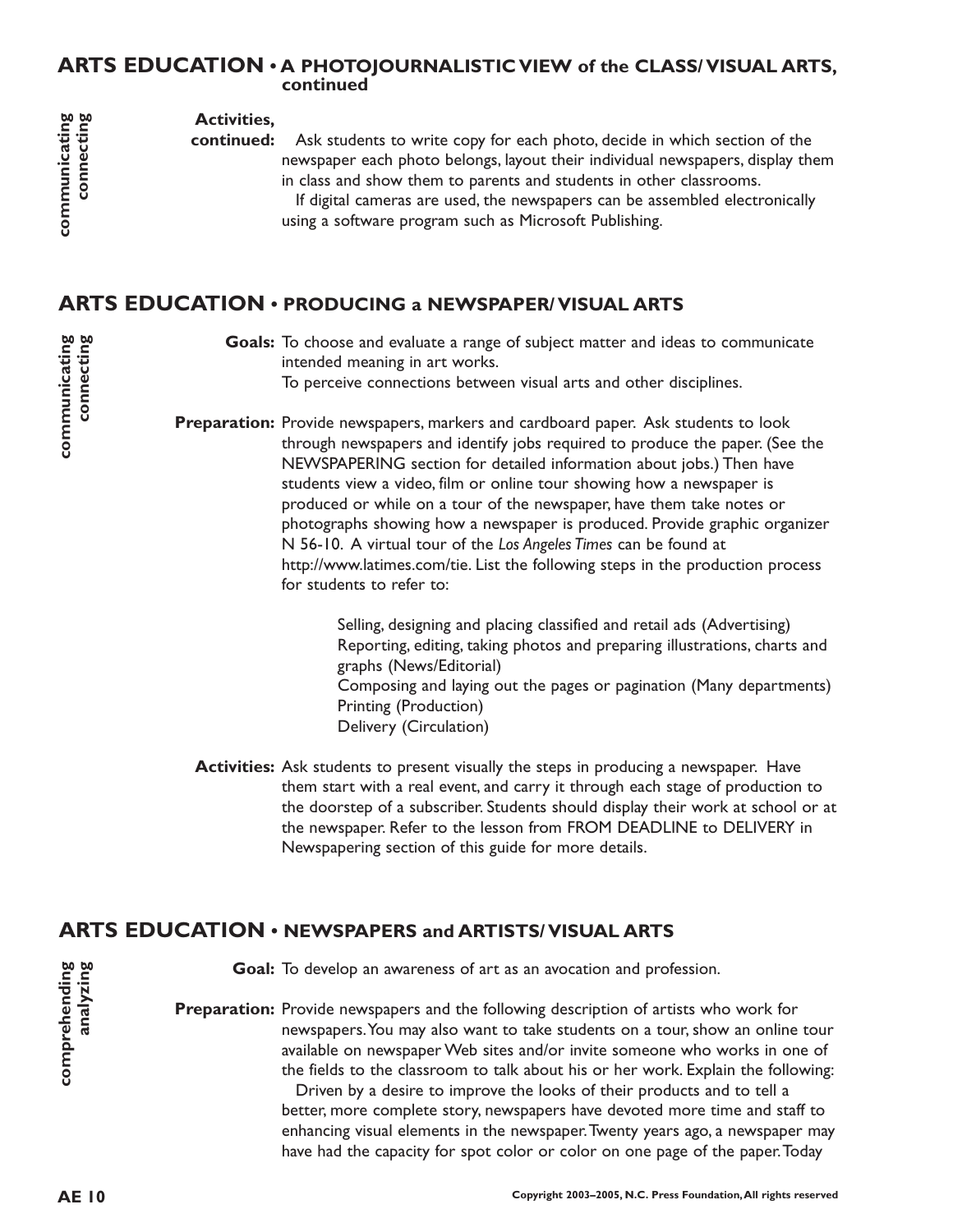#### **ARTS EDUCATION • NEWSPAPERS and ARTISTS/ VISUAL ARTS, continued**

#### **Preparation,**

continued: many newspapers can run color all through the newspaper. In the past, each page had to be cut and pasted.Today technology makes it possible for newspapers to layout entire pages on computers.The process is called pagination.

> To let students know where artists work in the newspaper, provide the following descriptions:

- Visual artists in retail and classified advertising design and layout ads for the newspaper's advertisers.The ads may include original or clip art.
- Page designers design important pages of the newspaper, such as the front page and the front of the sports and feature sections.They choose photos, assign space and determine size and style of type.They are concerned about making sure that all of the parts look good together.
- Visual artists in the news graphics department illustrate the news with original art, charts and graphs.
- Almost all newspapers run political cartoons, but most come from syndicates. Some large newspapers employ editorial cartoonists whose primary job is to provide "drawn" commentary about local and state news.
- The work of visual artists in the marketing department supports the newspaper and its concerns by designing ads and other projects that promote the newspaper.
- Photographers may do commercial work by producing photos for ads, and others may be photojournalists who work with news departments to get photos that tell or help describe news events.
- In addition, people who are interested in and knowledgeable about the arts write reviews of art and architecture.They may review books about art and interview artists about their work for profiles that appear in the newspaper.

A newspaper's Web page designer tries to package news and advertising in ways that serve readers.

Smaller newspapers will not have individuals devoted to the jobs described above but will share the job responsibilities. Newspaper staffers work to produce a visually-attractive newspaper and to cover the arts in their communities.

Activities: Students should examine various newspapers that serve their community and list things the newspapers are doing to improve the appearance of their papers.

Then have students compare today's newspaper with ones written years ago. Ask about changes in design and have them spot ways in which technology aids in the design and production of today's newspapers.

Arrange a newspaper tour and ask to interview one of the visual artists. Contact one of the visual artists working at the newspaper to visit the class comprehending<br>analyzing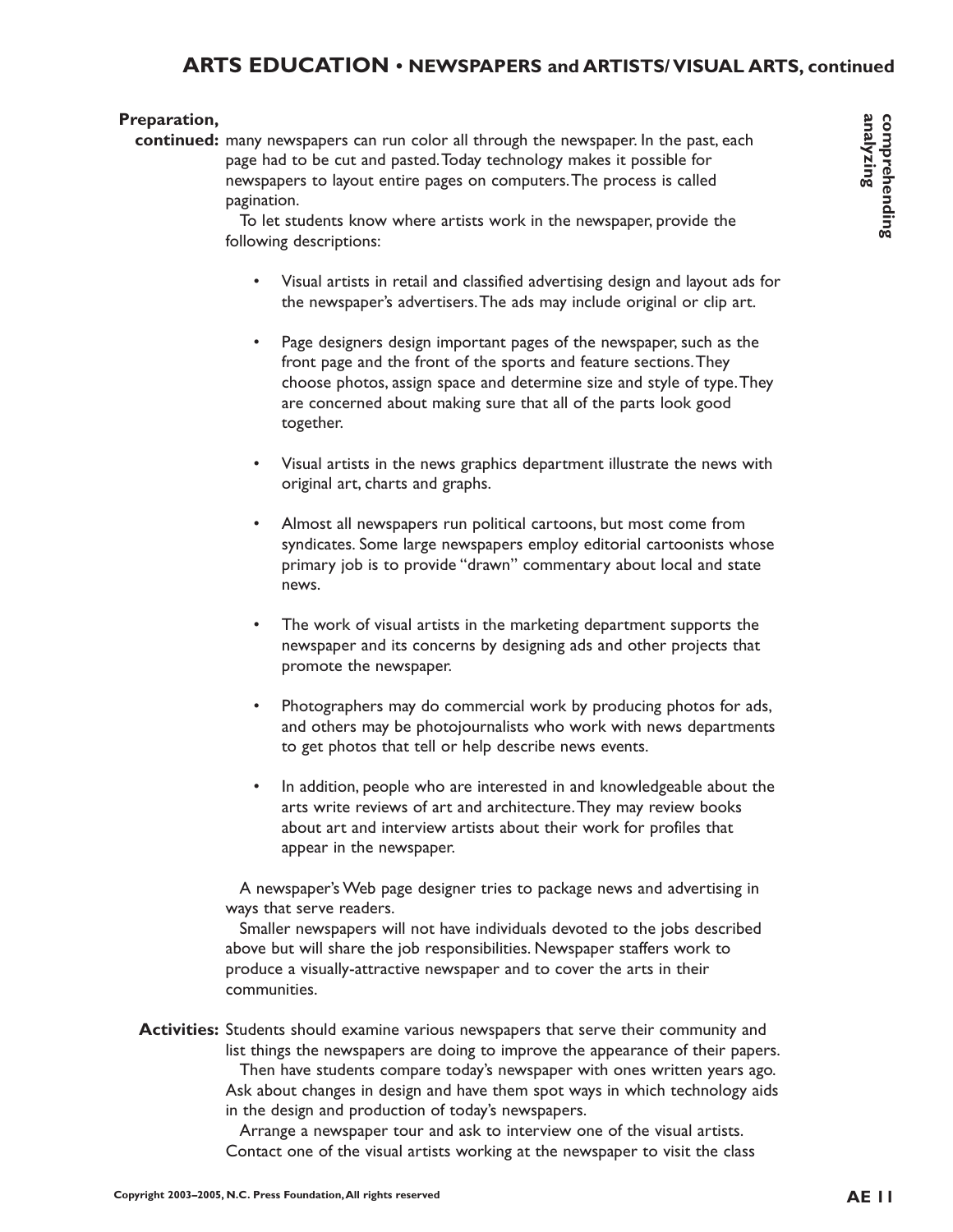#### **ARTS EDUCATION • NEWSPAPERS and ARTISTS/ VISUAL ARTS, continued**

#### **Activities,**

continued: and talk about his or her work. An artist may also be willing to respond to questions submitted by email. Students should ask about professional standards, and they should apply the standards if they work on a classroom or school newspaper or another print publication.

#### **ARTS EDUCATION • PRINT and ONLINE NEWSPAPERS/ VISUAL ARTS**

- Goal: To choose and evaluate a range of subject matter and ideas to communicate intended meaning in art works.
- Preparation: Provide printed newspapers and access to online newspapers on the same day.
	- Activities: Students should read a print version of a newspaper and its online version on the same day. Ask them to compare the visual impact of the newspapers and the features of each publication that makes it visually appealing and easier to comprehend.

#### **ARTS EDUCATION • RETELLING/ THEATRE ARTS**

Goals: To write based on personal experience and heritage, imagination, literature and history. To act by interacting in improvisations and assuming roles. To analyze, critique and construct meaning from informal and formal theatre, film, television and electronic media productions.

Preparation: Provide sports sections. Select or have students select a well-written description of a sports event. It can deal with a community high school team, a college or professional team but should be something students will enjoy reading. Give each student a copy of the story.

**Activities:** Read the selection out loud while the class listens and then allow students to reread the selection silently or in partners.Then collect the stories. Ask them to retell the story in writing, including every detail they think is important. After they have finished writing, have students form groups of two or three to compare their retellings for similarities and differences.Together have them come up with a version that can be shared with the class. Before and after they present orally, discuss ways to make the retelling better, such as interesting language that is easy to remember, a complete sequence of events, commentary and any technique that worked for the sportswriter.

comprehending<br>analyzing

**comprehending communicating**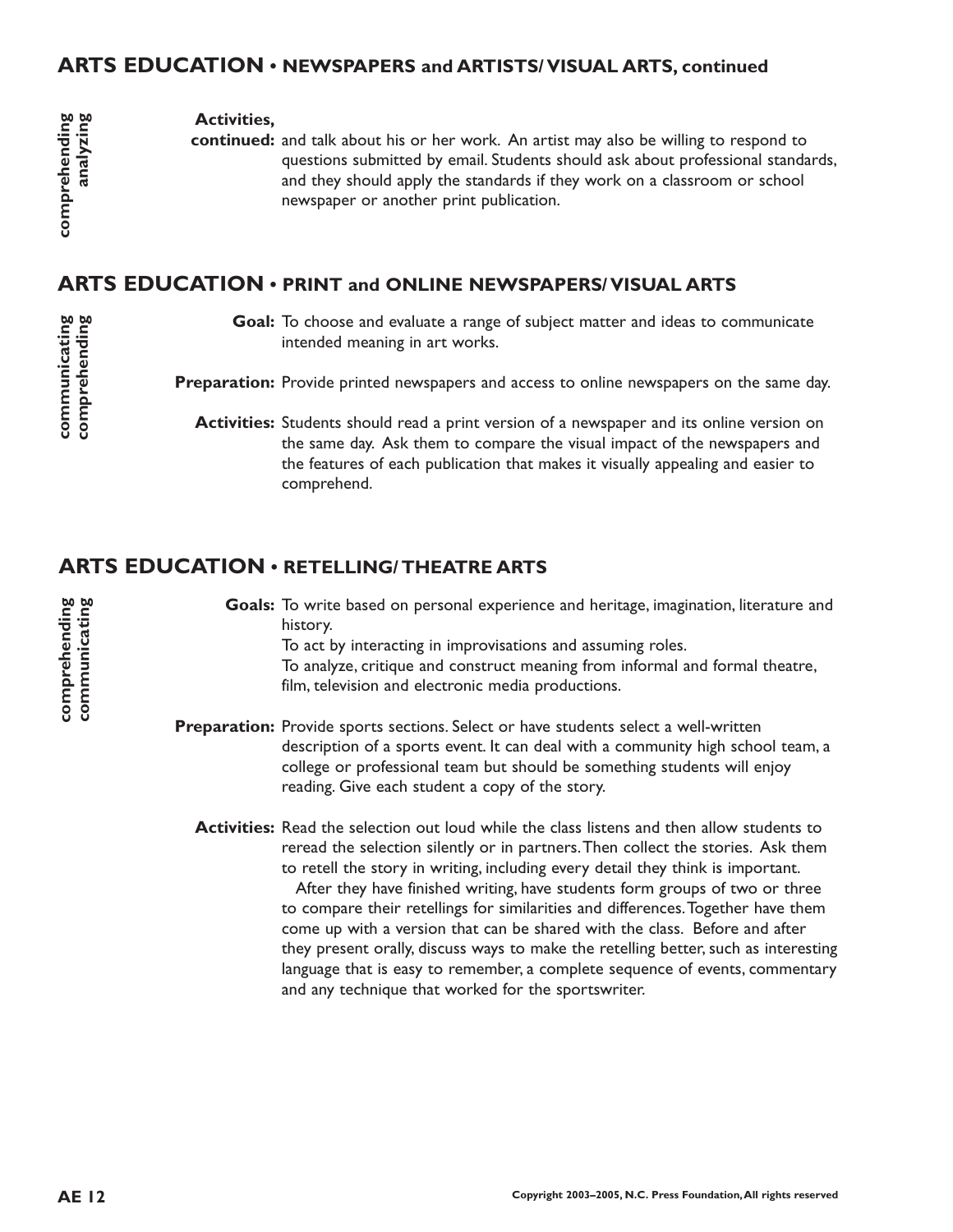# **ARTS EDUCATION • IMPERSONATION/ THEATRE ARTS**

Goals: To write based on personal experience and heritage, imagination, literature and history.

To act by improvisations and assuming roles.

To analyze, critique and construct meaning from informal and formal theatre, film, television and electronic media productions.

- Preparation: Provide newspapers and over time, ask students to become familiar with someone in the newspaper.
	- **Activities:** Ask students to impersonate a favorite sports figure, cartoon character, political figure or another well-known person. Have the class guess who they are.To give them ideas, tape and show skits from TV shows where actors are impersonating well-known people.

Extend the activity by having students hold press conferences in which they pretend to be their chosen person. Other students should ask the questions.

An easier approach is to have students walk into a room as if they are a certain comic character, sports figure or someone else in the newspaper and have other students guess who they are.

# **ARTS EDUCATION • A NEWS PERFORMANCE/ THEATRE ARTS**

Goals: To write based on personal experience and heritage, imagination, literature and history.

To act by interacting in improvisations and assuming roles.

- Preparation: Provide newspapers and organize students in cooperative groups. Each group should identify a story to develop into a play. Provide the material for students to make puppets.They can use ice cream sticks, socks or gloves for finger puppets and other materials such as markers, glue, paper and scissors, buttons, needle and thread.
	- Activities: Have students design the puppets to represent key people in the news story chosen by their group and present their play to another group as practice. They should make sure that their play has a beginning, middle and end.They should get advice from the students who watch them, improve their presentation and then present the play to the rest of the class.

To introduce writing, have them prepare a playbill that names the actors and roles. Also, have each person explain the contributions he/she made to the design of the puppets, writing of the script and the performance itself.

A more difficult task would be to have them present a story through mime. Other students should write down what they see.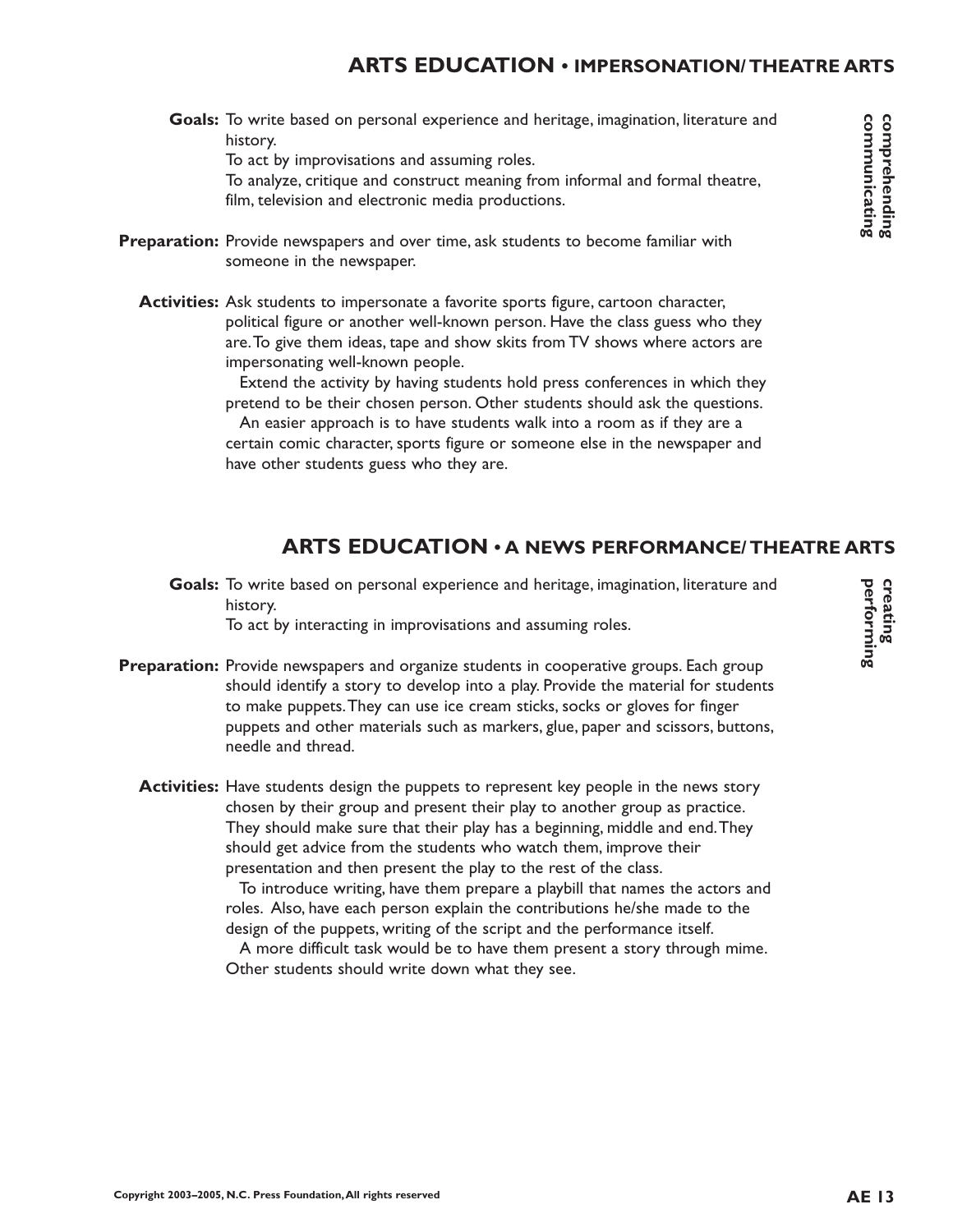### **ARTS EDUCATION • NEWS STORY to NEWSCAST/ THEATRE ARTS**

Goals: To write based on personal experience and heritage, imagination, literature and history. To act by interacting in improvisations and assuming roles. To design and produce theatre by conceptualizing and realizing artistic interpretations for informal and formal productions. To analyze, critique and construct meaning from informal and formal theatre,

film, television and electronic media productions.

- **Preparation:** Provide newspapers. Have students watch a TV telecast. Have them describe what each person on the telecast does. Sports stories work well for this activity the first time it is done.
	- Activities: Working in groups of four, have students select an interesting breaking news story from sports or another news section.They should read the story and talk about what happened, looking in particular for quotes.

Tell them to turn their story into a TV news report.The news anchor opens the newscast, turns the report over to the roving reporter who interviews the subject.The roving reporter returns to the news anchor who then turns to the color commentator who states his or her opinion.The news anchor has the last word and signs off for the news team. Everyone in the group should agree to assume one of the following roles:

- **Subject:** You're one of the characters in the story.Your job is to tell the roving reporter what happened.
- **News Anchor:** Your job is to report the facts of the story as objectively as possible and to make transitions between stories and/or reporters.
- **Roving Reporter:** Your job is to interview one of the subjects involved in the story.
- **Color Commentator:** Your job is to state your opinion about the story. Be sure to back up your opinion with facts.

Students should add subjects if others play a key role in the story.They should also come up with homemade props and costumes to make the newscast more interesting and realistic.

Have each group of students present their story to another group.They should evaluate each other, making sure they make positive comments and suggestions for improving the presentation. One student may serve as director, advising students on where to sit or stand and how to speak more effectively. After more practice, have each group present before the class.

Extend the activity by including several of the stories in one TV telecast. One person should serve as anchor and move the action from one story to another. Several of the reporters and subjects should be featured.The last story should be a feature story, called soft news, to add a light touch to the newscast.The commentator must choose one story on which to offer an opinion rather than trying to comment on all of the stories. Students should work together to choose the stories and the order in which they are presented. Assign someone the job of directing the action.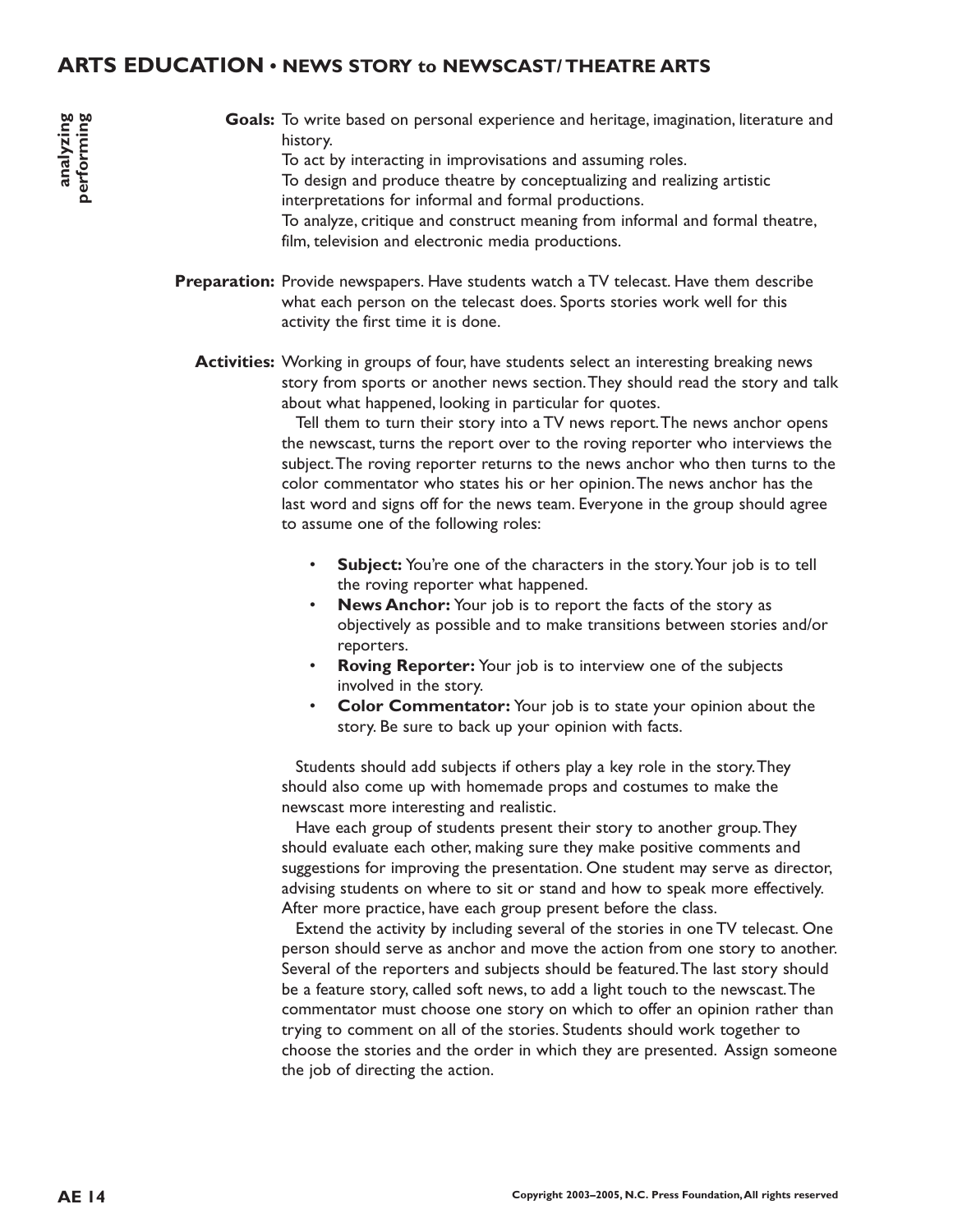# **ARTS EDUCATION • A POEM in PRINT/ VISUAL and THEATRE ARTS**

- Goals: To choose and evaluate a range of subject matter and ideas to communicate intended meaning in art works.. To perceive connections between visual arts and other disciplines.
- Preparation: Provide newspapers, scissors, glue and paper for support.
	- Activities: Students should choose a short poem to graphically reproduce in a collage. Instruct them to find the words of the poem within the pages of the newspaper without regard to the size of each word. Those words should then be arranged in proper sequence on the paper. Before gluing down the words, instruct students to check the page for visual balance. If they need to make some words larger and others smaller to achieve visual balance, they should do so.Then have them glue down the composition.

Follow up with a discussion concerning the effect of size and type of print on the meaning it conveys. Have students read the poems giving appropriate vocal emphasis to the size of each word.

# **ARTS EDUCATION • A PHOTO STORY/ THEATRE ARTS**

Goals: To write based on personal experience and heritage, imagination, literature and history.

To act by interacting in improvisations and assuming roles.

- Preparation: Provide newspapers and scissors.
	- **Activities:** Organize students into groups of five or more. Each person should choose one interesting photo from the newspaper. Make sure they don't all choose the same photo.

One person should start a story based on the chosen photo and pass the story to another person who must connect his or her photo to the story and pass the story to another person who must connect the chosen photo and so on. At the end the story should come back to the person who started the story.That person should write the ending.

Have students discuss the effectiveness of the exercise, its difficulty and ease. You can enliven the activity by encouraging melodramatics such as exaggerated gestures, gazing up or down, putting hands to the forehead, collapsing into chairs or weeping. One obvious question to ask at the end is whether they had fun.

#### **ARTS EDUCATION • FROZEN in TIME/ THEATRE ARTS**

Goals: To write based on personal experience and heritage, imagination, literature and history.

To act by interacting in improvisations and assuming roles.

Preparation: Provide newspapers and explain that a living picture is a frozen picture that represents a memorable moment, most often a historically-significant event. performing

comprehending/creating

**connecting communicating**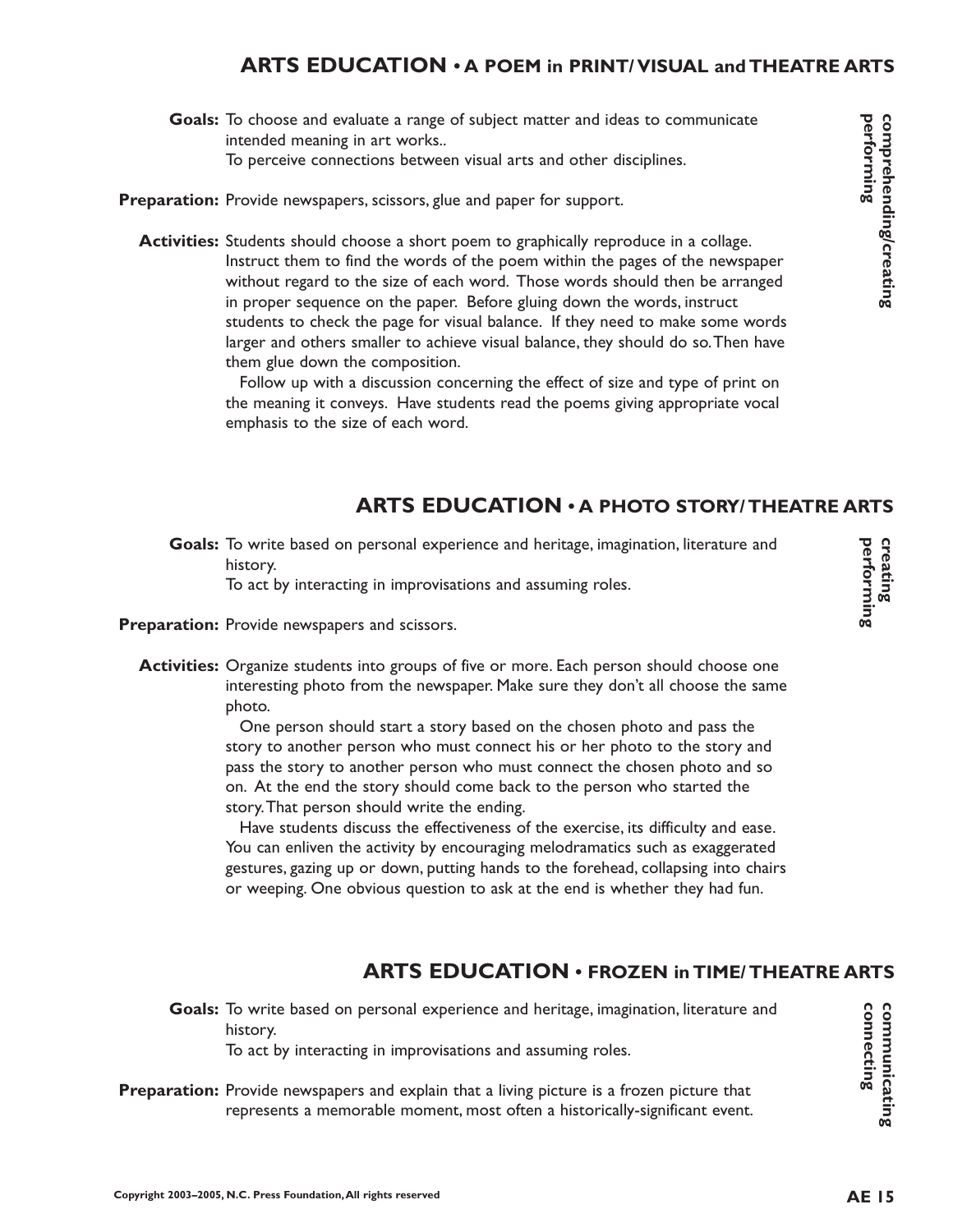### **ARTS EDUCATION • FROZEN in TIME/ THEATRE ARTS, continued**

**communicating connecting**

**Activities:** Have students select a photograph from the newspaper that represents a moment that is likely to be significant in history. Suggest pictures of crowds of people such as courtrooms, battlefields, demonstrations, protests, meetings or celebrations. Discuss what is taking place and what the people might be saying, feeling and doing.

> One at a time, have students assume poses of individuals in the photo and stand still.They should replicate inanimate objects that are central to the scene as best they can.Take a photo of the scene.

Then ask students to create a line of dialogue for the characters or group and decide a logical order for each person to speak.

They should decide on a title for the presentation.Then have students assume their positions and freeze, say the title together, deliver their lines and say the title again.

Students should use their experience as a model for producing other "living pictures."\*

\*Layne, *The Creative Curriculum: Integrating Creative Drama Throughout the Curriculum*

#### **ARTS EDUCATION • The COMMUNITY on DISPLAY/ VISUAL ARTS**

Goals: To choose and evaluate a range of subject matter and ideas to communicate intended meaning in art works. To perceive connections between visual arts and other disciplines.

Preparation: Provide newspapers, scissors, glue and support paper.

**Activities:** Ask students to talk about the community, its members and their functions in the community, the appearance of their places of business or residence and the relationship between function and appearance. Then ask students to search through newspapers to find portions of photographs of other visual forms that can be cut out and glued into a composition titled "The Community." Encourage students to cover the entire surface of the support paper with cutouts from the newspaper.

#### **ARTS EDUCATION • A HUMAN MAP of N.C./ THEATRE ARTS**

Goals: To write based on personal experience and heritage, imagination, literature and history. To act by interacting in improvisations and assuming roles. **Preparation:** Provide local newspapers and others from across the state. Read about Target dating to find out how to get one copy of newspapers from across the state. For details about Target dating, see the activity titled COMPARING NEWSPAPERS in the Language Arts section and Appendix. Using string or tape, draw a map of North Carolina over a large space, such as the floor of a hallway or classroom.

**Copyright 2003–2005, N.C. Press Foundation,All rights reserved**

**comprehending communicating**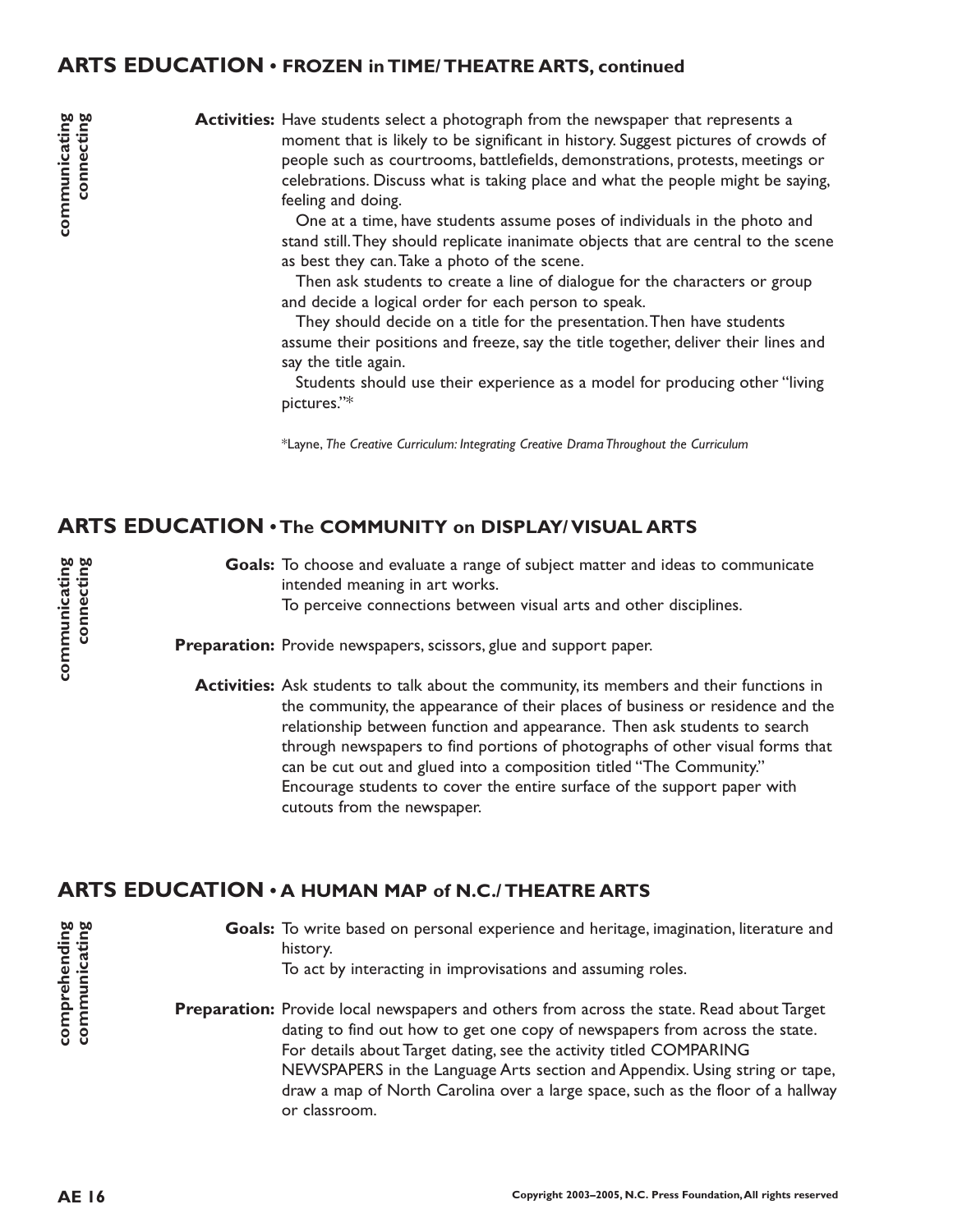#### **ARTS EDUCATION • A HUMAN MAP of N.C./ THEATRE ARTS, continued**

Activities: Have students read through the local newspaper and find references to different places in North Carolina.They should also look at newspapers published in communities from across the state. Have them choose one fact given in the story about the place or the people who live there.

> Ask students to find the approximate location of their place on the North Carolina map drawn on the floor and then stand in that place, name the place, name the region of the state (Mountains, Piedmont or Coastal Plain) where the place is located and tell what they learned about the place from the newspaper. This can be repeated until all students have a turn (or they are elbowing for space). Repeat the activity with fresh newspapers.

# **ARTS EDUCATION • SETTING/ THEATRE ARTS**

Goal: To write based on personal experiences and heritage, imagination, literature and history.

Preparation: Provide newspapers.

**Activities:** Have students create a unique setting for one character in a play they might write. Have them search all sections of the newspaper and clip examples for each category:

Where the person lives What part of the country / world

Weather Workplace

Hobbies **Favorite** places

#### **ARTS EDUCATION • REAL and MAKE-BELIEVE CHARACTERS/ THEATRE ARTS**

- Goals: To write based on personal experience and heritage, imagination, literature and history. To analyze, critique and construct meaning from informal and formal theatre, film, television and electronic media productions.
- Preparation: Provide newspapers and the student worksheet AE 17-3. Students should read a play or attend a performance before attempting this activity.
	- **Activities:** Have students choose three characters from a play they have read or a production they have seen.They should identify three people in the news who are like the characters in some way. Provide the graphic organizer AE 17-3. They should explain similarities in writing.

Similarly, have them connect themes in plays to themes in literature and newspaper stories. For example, if studying Romeo and Juliet, students should focus on real people in the newspaper who are experiencing love and/or loss. They should read feature stories, advice columns and personal ads, even obituaries.

**AE 17 CREAD AND ARTS**<br>Creating<br>Creating<br>Creating **analyzing**

thinking<br>creating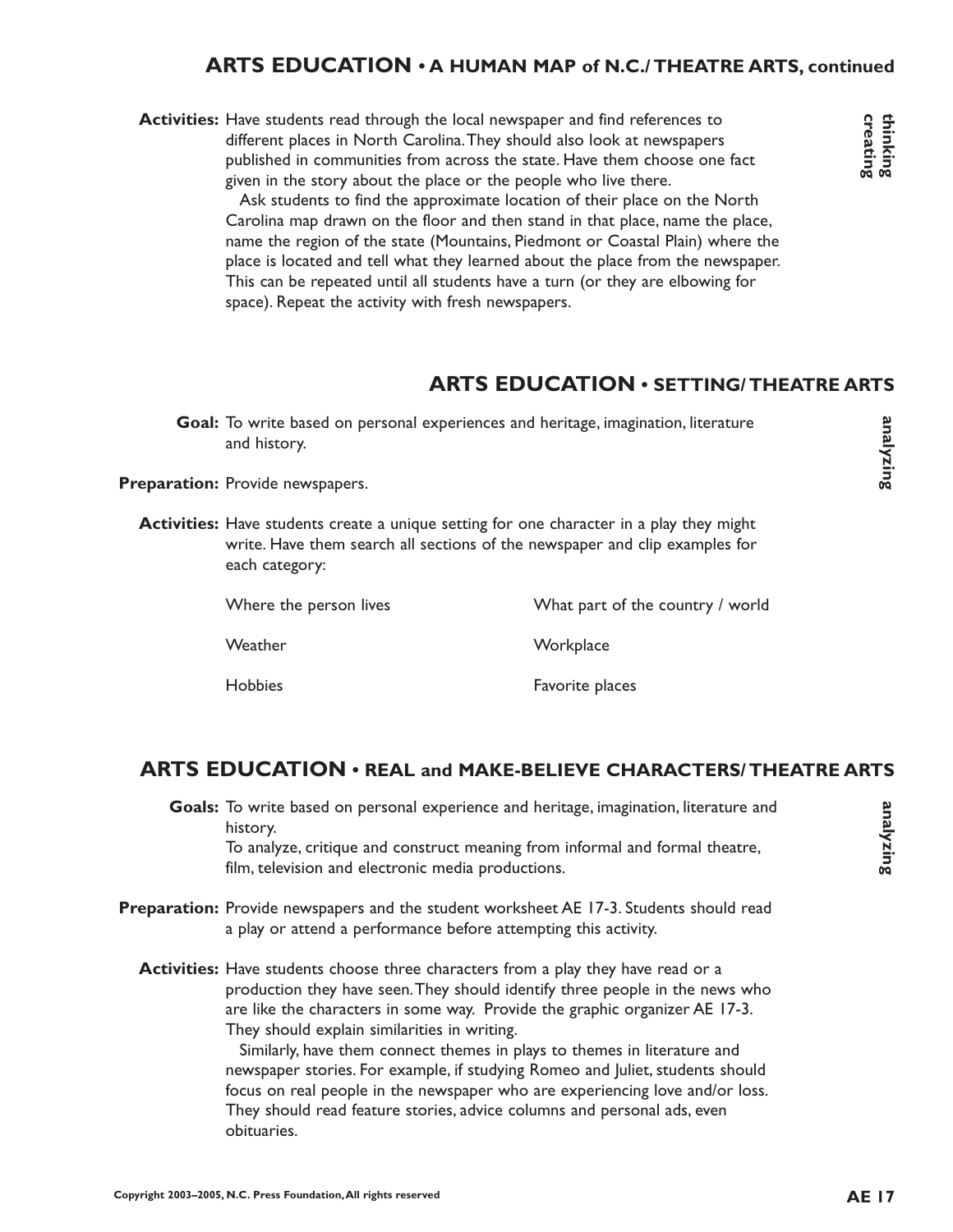#### **ARTS EDUCATION • REAL and MAKE-BELIEVE CHARACTERS/ THEATRE ARTS, continued**

#### **Activities,**

**continued:**

Offer and have students add to or improve this list of themes: race, family, faith, war, violence, conflict, self-knowledge or awareness, commitment, death or loss.They should discuss and write about the messages conveyed in the plays and newspapers regarding the themes of race, family, etc.They may find the same, similar, different and even conflicting messages. Have students use a Venn diagram to show the similarities and differences.

Also have students use a rating scale from 1 to 10 to show their emotional response to the messages with 10 indicating the strongest reaction either in support or disagreement. They can form a human rating scale by lining up across the room to show where their responses are on the rating scale.

# **ARTS EDUCATION • DESCRIBING COMIC CHARACTERS/ THEATRE ARTS**

Goals: To write based on personal experience and heritage, imagination, literature and history.

To analyze, critique and construct meaning from informal and formal theatre, film, television and electronic media.

To act by interacting in improvisations and assuming roles.

**Preparation:** Provide newspapers that run comic strips. Show them a playbill with descriptions of characters in the play.The descriptions explain something about the relationships among the characters and include physical characteristics (things you see) and personality traits (cheerful, gloomy, cautious, weary).The main character is described in the first line and others follow.\*

**Activities:** Offer the following example of a description that would appear in a playbill:

A chronically hungry, scheming cat His manipulated, stressed young owner His gullible but happy dog friend

Ask which comic fits this characterization. And have them write another better set of descriptions for the characters in that strip.

Organize students in small groups according to strips they enjoy. Have them choose other strips they enjoy and write descriptions of characters from the strips. Ask them to assume roles and act out one or more days' strips. Using several days will be more effective for strips that tell a continuing story.

Make the activity harder by selecting or having students select someone's story that is told in the newspaper, complete with photographs. As they did with comics, they should describe the main character in the first line and then tell how the other people relate to him or her. Ask if the events reported in the story make an interesting scene to act out. Have them write and act out the scene.They should use comments and quotes attributed to different people as dialogue.

\*Young and others, *Halley's Comet:Teachers Guide*

**analyzing performing**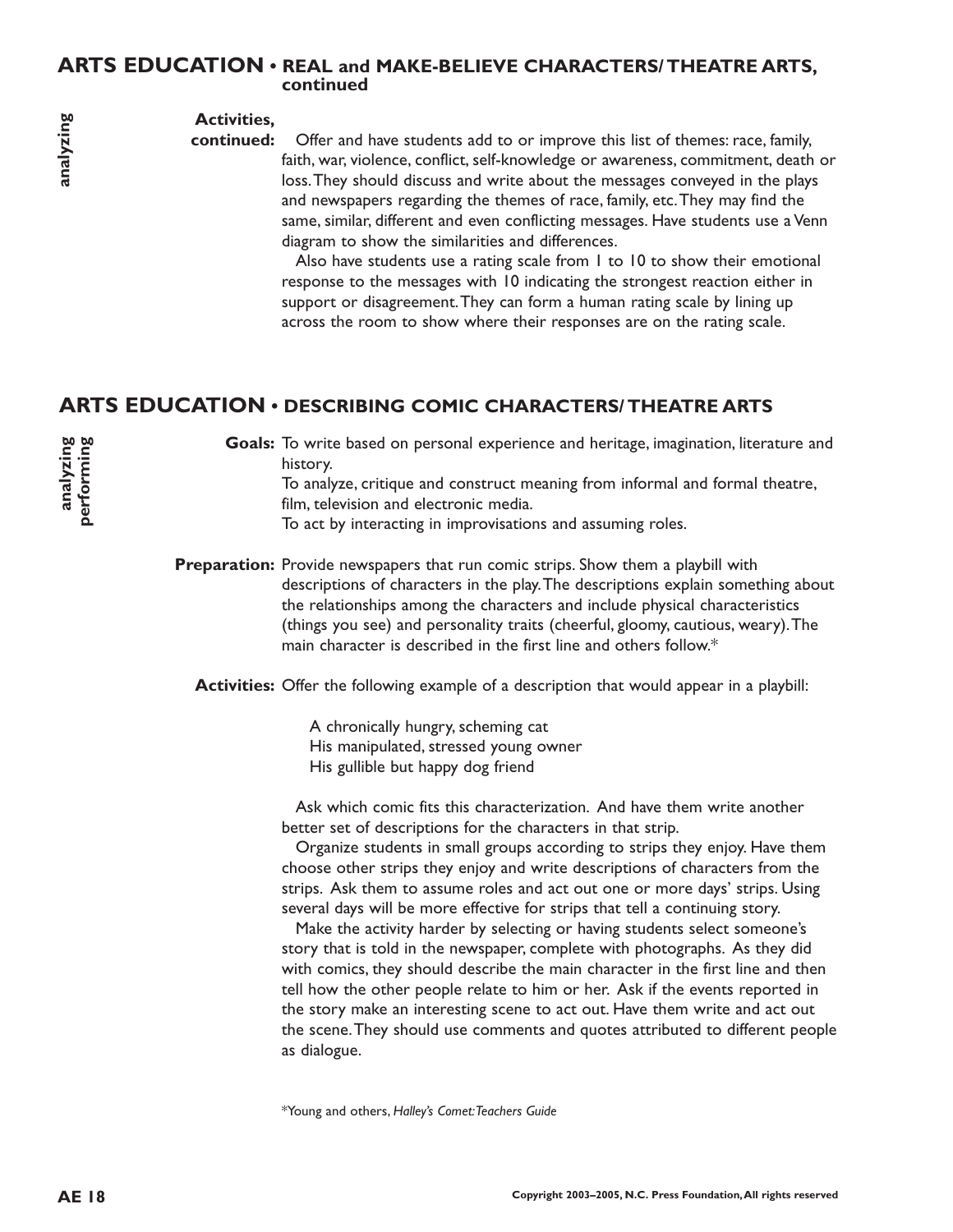# **ARTS EDUCATION • The MAIN CHARACTER/ THEATRE ARTS**

Goals: To write based on personal experience and heritage, imagination, literature and history.

To analyze, critique and construct meaning from informal and formal theatre, film, television and electronic media productions.

- Preparation: Provide newspapers that run comic strips. Define "protagonist" as the main character in a play. He or she will be on stage 90 percent of the time. Provide the student worksheet AE 19-4.
	- **Activities:** Over a week or more, have students identify the characters that appear in a favorite comic strip.They should write the comic strip in the center of the graphic organizer AE 19-4 and the characters that appear under each day.

At the end, ask students to determine which one was the main character. Ask if any character appeared more than 90 percent of the time. 80 percent of the time? Twenty percent of the time?

Follow up by having students tally the results for a longer period of time to determine if there is one main character. Ask questions such as:

- 1. Are the stories told in comics told through that person's eyes?
- 2. What do you think of the main character?
	- a. Are you sympathetic?
	- b. Do you like him or her?

They should answer the questions in a paper they write about the protagonist.

Also have them consider other characters.Those who support or befriend the protagonist appear in roughly 85 percent of the play, and those who oppose the protagonist in 70-85 percent of the play. Secondary characters appear in only 25 percent of the play but are still important to move the story along.\*

Have students apply their learning about the time and attention given to different characters in writing their own plays (or comic strips) and analyzing other plays and productions.

\*Young and others, *Halley's Comet:A Teacher's Guide*

#### **ARTS EDUCATION • The START or ACTION POINT of a PLAY/ THEATRE ARTS**

Goals: To write based on personal experience and heritage, imagination, literature and history.

To act by interacting in improvisations and assuming roles.

- Preparation: Provide newspapers with interesting photographs. Define the "action point" as the opening scene of a play that sets its pace and pulls in the viewer just as a strong opening paragraph pulls in a reader.
	- **Activities:** Have students select one photo and describe the setting or place in as much detail as they can. Ask: How does it look? How does it feel, sound, touch and taste?

Have them select someone or more than one person from the newspaper to put into that setting. Ask if the beginning of a play occurs to them. If not, have them look in the newspaper for an event to begin a play and serve as its action point.

analyzing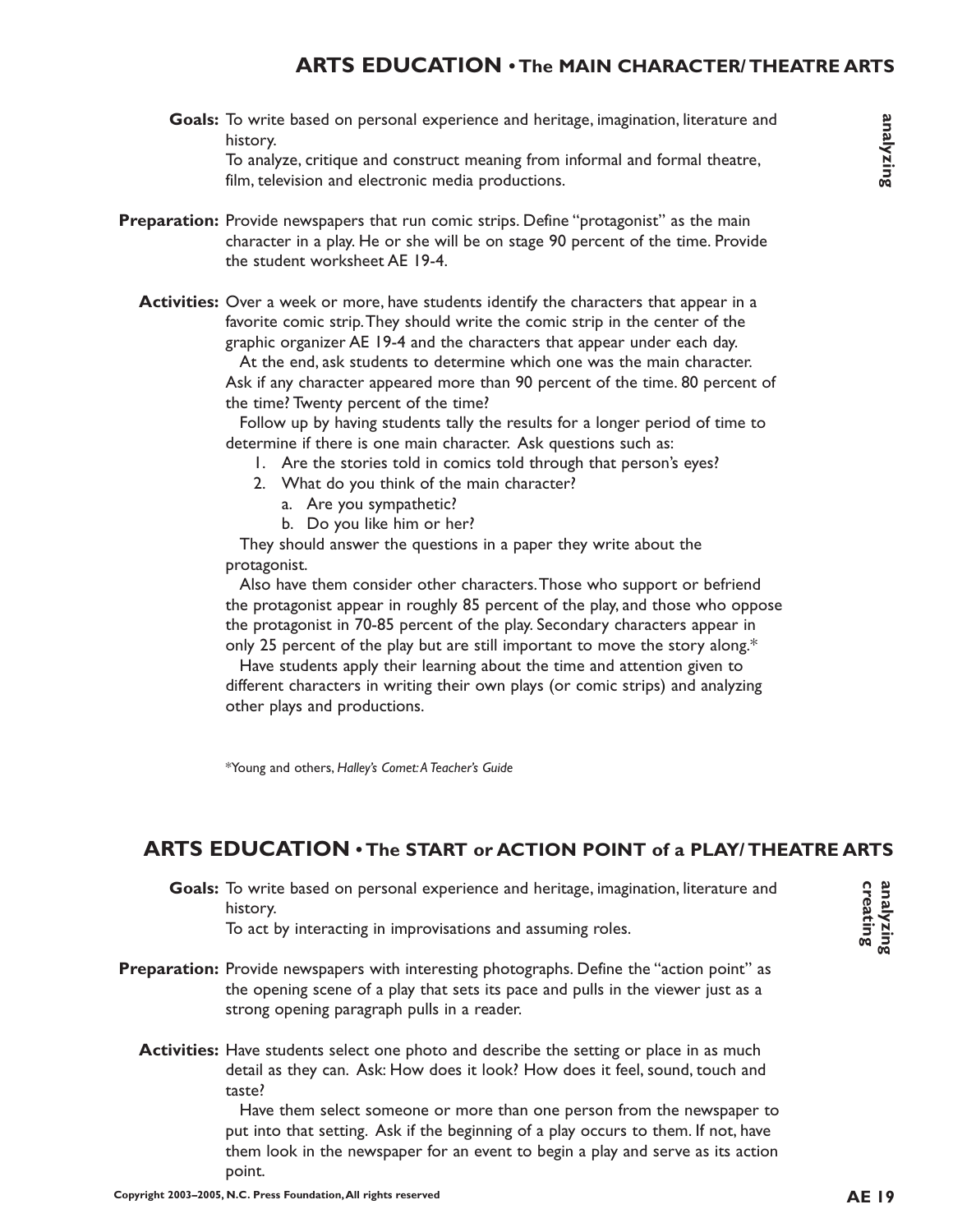#### **ARTS EDUCATION • The START or ACTION POINT of a PLAY/ THEATRE ARTS, continued**

#### **Activities,**

### **ARTS EDUCATION • STORY STRUCTURE/ THEATRE ARTS**

|  | Scene One        Scene Two        Scene Three      Scene Four        Scene Five |  |
|--|---------------------------------------------------------------------------------|--|
|  |                                                                                 |  |
|  |                                                                                 |  |

# **ARTS EDUCATION • BEGINNING to END/ THEATRE ARTS**

| analyzing<br>creating            | <b>Activities,</b><br>continued:               | Follow up by having them write and act out scenes and share them with the<br>class. Encourage collaboration. Refer to the activity STORY STRUCTURE and<br>have students refer to the graphic organizer AE 20-5 if they need more<br>guidance in developing a story structure.                                                                                                                                                                                                |                                                      |                                                                                                                                                                                                                                                               |            |                                                                                                                                                                             |
|----------------------------------|------------------------------------------------|------------------------------------------------------------------------------------------------------------------------------------------------------------------------------------------------------------------------------------------------------------------------------------------------------------------------------------------------------------------------------------------------------------------------------------------------------------------------------|------------------------------------------------------|---------------------------------------------------------------------------------------------------------------------------------------------------------------------------------------------------------------------------------------------------------------|------------|-----------------------------------------------------------------------------------------------------------------------------------------------------------------------------|
|                                  | ARTS EDUCATION . STORY STRUCTURE/ THEATRE ARTS |                                                                                                                                                                                                                                                                                                                                                                                                                                                                              |                                                      |                                                                                                                                                                                                                                                               |            |                                                                                                                                                                             |
| analyzing<br>performing          |                                                | Goals: To write based on personal experience and heritage, imagination, literature and<br>history.<br>To act by interacting in improvisations and assuming roles.<br>To analyze, critique and construct meaning from informal and formal theatre,<br>film, television and electronic media.                                                                                                                                                                                  |                                                      |                                                                                                                                                                                                                                                               |            |                                                                                                                                                                             |
|                                  |                                                | to negative and back again.                                                                                                                                                                                                                                                                                                                                                                                                                                                  |                                                      | <b>Preparation:</b> Provide newspapers and the student worksheet AE 20-5. Define the term<br>"action point." A good story starts with an action point that sets the pace for<br>the opening scene. As the story progresses, the mood shifts from the positive |            |                                                                                                                                                                             |
|                                  |                                                |                                                                                                                                                                                                                                                                                                                                                                                                                                                                              |                                                      | Activities: Using comics, a continuing story in the news or an in-depth feature story, have<br>structure chart, similar to the one below. Their story structure may also list<br>story in comics or news will likely develop over several days or weeks.      |            | students indicate positive $(+)$ or negative $(-)$ actions. They should create a story<br>dates or days of the week instead of or in addition to scenes, since a continuing |
|                                  |                                                | Scene One<br>+                                                                                                                                                                                                                                                                                                                                                                                                                                                               | Scene Two<br>+                                       | Scene Three                                                                                                                                                                                                                                                   | Scene Four | <b>Scene Five</b>                                                                                                                                                           |
|                                  |                                                | Follow up by having students revise the story if it doesn't fit the pattern of a<br>play. Use the above outline as a starting point and the graphic organizer AE 20-<br>4 for their story structure. The student may want to tell events out of order,<br>using flashback and other techniques.<br>Students should work together and act out scenes they write. Someone in<br>the group should serve as director and advise others on how to improve their<br>performances.* |                                                      |                                                                                                                                                                                                                                                               |            |                                                                                                                                                                             |
|                                  |                                                |                                                                                                                                                                                                                                                                                                                                                                                                                                                                              | *Young and others, Halley's Comet: A Teacher's Guide |                                                                                                                                                                                                                                                               |            |                                                                                                                                                                             |
|                                  | ARTS EDUCATION . BEGINNING to END/THEATRE ARTS |                                                                                                                                                                                                                                                                                                                                                                                                                                                                              |                                                      |                                                                                                                                                                                                                                                               |            |                                                                                                                                                                             |
| analyzing/creating<br>performing |                                                | history.                                                                                                                                                                                                                                                                                                                                                                                                                                                                     | film, television and electronic media.               | To act by interacting in improvisations and assuming roles.<br>To analyze, critique and construct meaning from informal and formal theatre,                                                                                                                   |            | Goals: To write based on personal experience and heritage, imagination, literature and                                                                                      |
| <b>AE 20</b>                     |                                                |                                                                                                                                                                                                                                                                                                                                                                                                                                                                              |                                                      |                                                                                                                                                                                                                                                               |            | Copyright 2003-2005, N.C. Press Foundation, All rights reserved                                                                                                             |

analyzing<br>creating

**analyzing performing**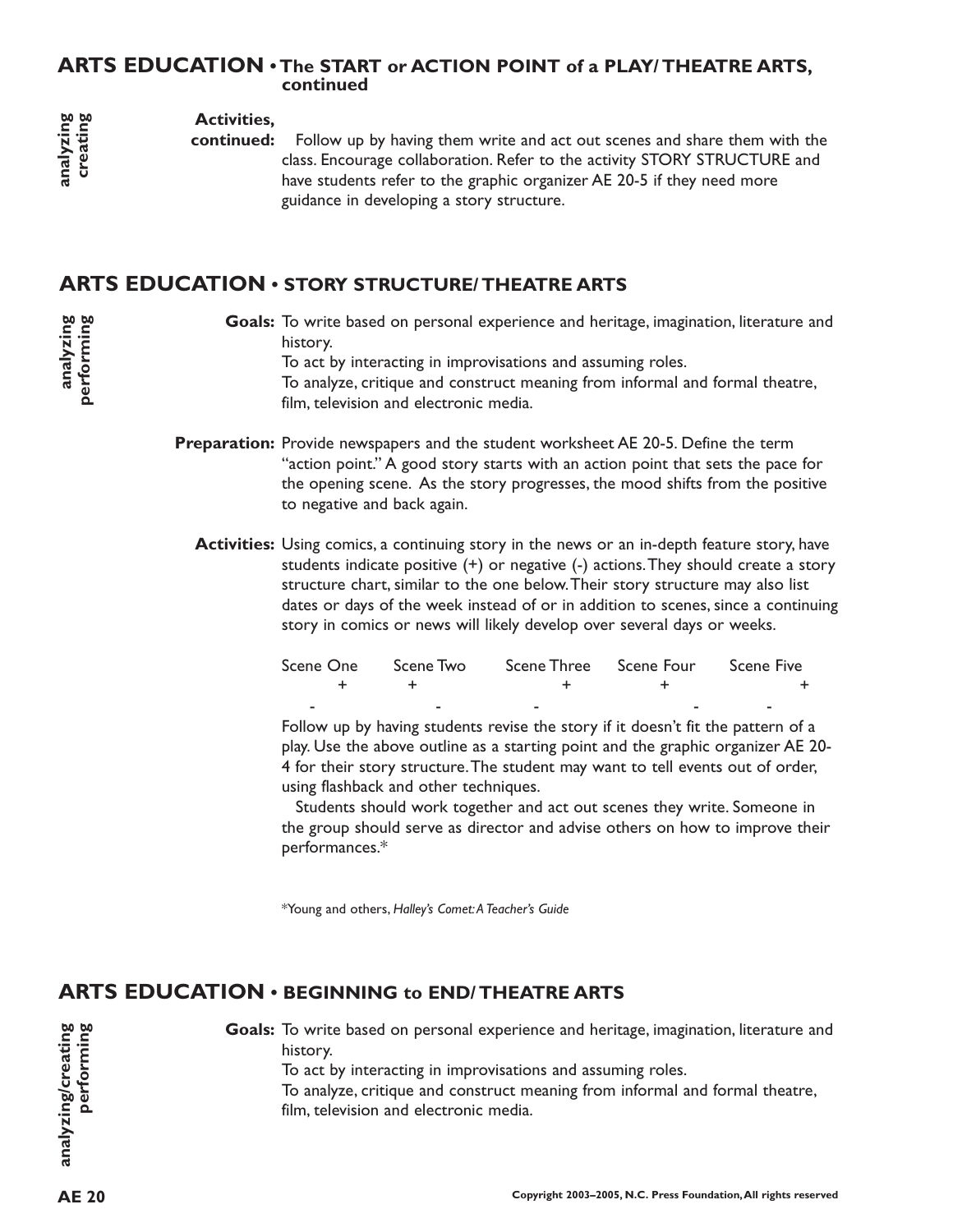# **ARTS EDUCATION • BEGINNING to END/ THEATRE ARTS, continued**

- Preparation: Provide newspapers and analyze a play using the chart provided below and the larger student worksheet AE 20-6.
	- **Activities:** Have students follow a continuing story in the newspaper. They may choose a series of news stories about a person, event or conflict in a comic strip with a continuing story or another story such as serial stories sponsored by some Newspaper in Education programs. Provide the following for students to use in organizing the events they choose from the story. It shows the progress of a play. (See the graphic organizer AE 20-6.)



Young and others, *Halley's Comet:Teacher's Guide*

Using as many days' newspapers as necessary, have students chart the events in the selected story and see if it follows the development of a play.

Ask students to use ideas from the story and outline to create a play.They should feel free to be creative. For example, they may write their own ending and/or embellish parts of the story.They should act their plays in small groups, and the best play should be staged.

#### **ARTS EDUCATION • COMEDY,TRAGEDY and MORE/ THEATRE ARTS**

- Goals: To act by interacting in improvisations and assuming roles. To understand context by analyzing the role of theatre, film, television and electronic media in the past and present.
- Preparation: Provide newspapers and the student worksheet AE 21-7. Describe comedy and tragedy, the two best-known theatrical forms.

Tragedy features an action of extreme gravity, often a matter of life and death. Characters encounter dangerous forces.The action changes from relative happiness to disaster.The purpose of tragedy is to demonstrate life's meaning and man's dignity.The main character struggles for something more important than just himself and suffers more than he deserves.The protagonist is meant to be pitied by the audience, thereby, giving the audience a cathartic experience. Modern "tragedy" deals with protagonists' struggle against social and psychological forces.

Comedy explores the excesses, deficiencies, deviations, mistakes and misunderstandings of people in social settings and exposes human conduct as ridiculous.The purpose of comedy is to evoke a mood of laughter, but also, it may be to ridicule, mock, correct or satirize.The action moves from harmony through entanglement to unraveling, to a happy ending.The characters can be eccentric facing a relatively normal world, normal characters encountering confusion. Some types of comedy are musical, situation, character, comedy and comedy of ideas and comedy of manners.\*

**performing analyzing**

performing analyzing/creating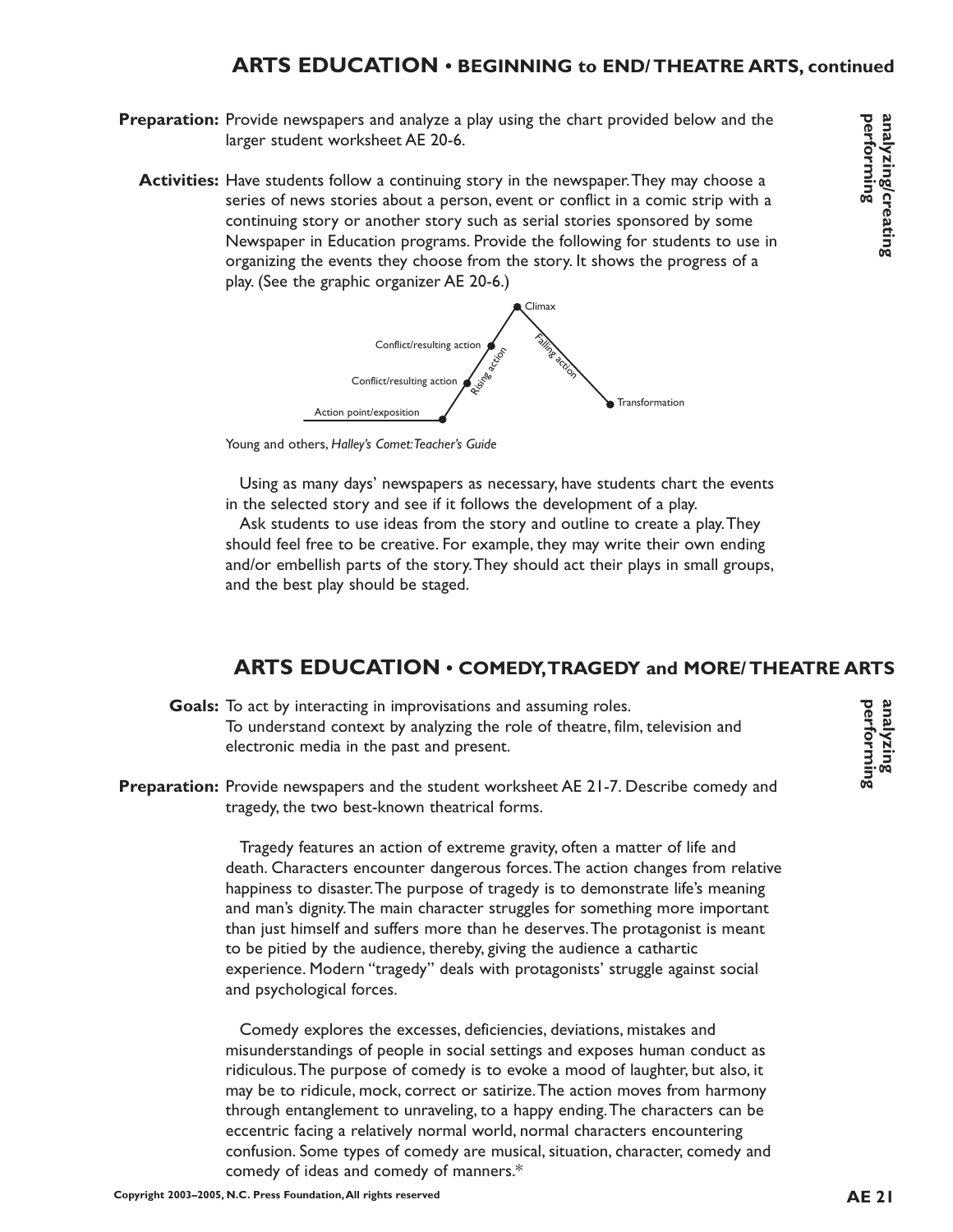#### **ARTS EDUCATION • COMEDY,TRAGEDY and MORE/ THEATRE ARTS, continued**

Activities: Have students look in newspapers for situations shown in photos, drawings and stories that can be classified as comedy or tragedy.They should focus on faces and body language and try to imitate or act out what they find.

Ask students to look at the theatre performances scheduled for your area and classify them as comic or tragic.They can also classify films,TV shows and electronic media productions as comic and tragic and select music, paintings, sculpture and other works of art that contain elements of comedy and tragedy. Books of all types can also be classified as comic or tragic as can the characters in them.

As students become more knowledgeable about theatre, introduce other play styles and have them find examples in local performances, media and literature. Use the following:

- Tragicomedy is a story that usually has a sad part but also has a happy ending.
- Dramady is a story with a happy/sad combination.
- Docudrama is a story with a documentary feel.
- Dark comedy is a story in which bad things happen, but they are so bad, they're funny.
- In satire, vices are held up to ridicule
- In theatre of the absurd, the lead character or world of the play is irrational and silly.
- A surreal story interprets the unconscious.\*

Have them record what they find on AE 21-7.

\*Hanson, *Handout* Young and others, *Halley's Comet:Teacher's Guide*

#### **ARTS EDUCATION • ELEMENTS of a PLAY/ THEATRE ARTS**

Goal: To understand context by analyzing the role of theatre, film, television and electronic media in the past and present.

Preparation: Provide newspapers. Explain that hard news stories answer the questions, who, what, when, where, why and how.The who, what, when and where questions are answered in the opening paragraph and the how and why, deeper in the story.

> Use a news story to introduce key terms such as character, setting, plot, motivation and theme:

"Who" becomes the character. "Where" and "when" indicate the setting. "What" is the action or plot."Why" and "how" tell of motivation and theme. Conflict is central to drama and to the real-life stories that appear in newspapers.The conflict may be between or among individuals, between an individual and an outside force and within an individual.

Activities: Show a play or performance, such as Les Miserables, that has become a film. Have students use the film and newspapers to illustrate character, setting, plot, motivation and theme. Also have them analyze the conflicts on which the film and news stories are based.

**analyzing**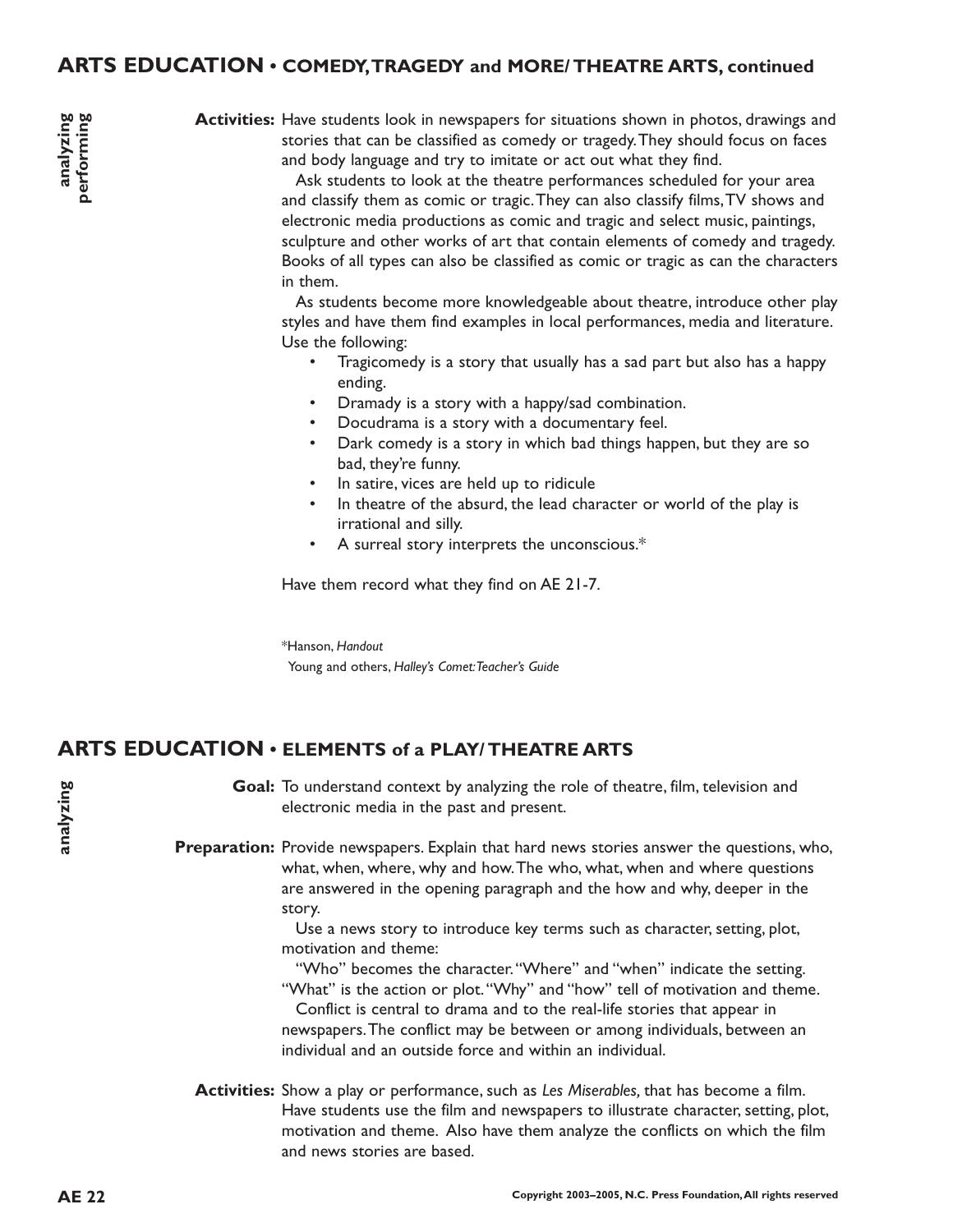# **ARTS EDUCATION • ELEMENTS of a PLAY/ THEATRE ARTS, continued**

#### **Activities,**

Follow up by having them find other elements such as: **continued:**

- Mood
- Turning point
- **Premise**
- Subplots or secondary storylines
- Elements of comedy and tragedy\*

Use the activities above as preparation for having students turn a news story or series of news stories into a play.

\*Garrett, *Celebrate Theatre*

# **ARTS EDUCATION • A NEWSPAPER and a PLAY/ THEATRE ARTS**

- Goal: To understand context by analyzing the role of theatre, film, television and electronic media in the past and present.
- Preparation: Offer the following quote by playwright Arthur Miller, "A good newspaper... is a nation talking to itself."
	- Activities: Ask students questions that lead to conclusions about newspapers and plays. Both address societal issues, and themes in plays are lived out in newspapers. Use the following:
		- 1. What does the Arthur Miller quote mean?
		- 2. What does it suggest about the role of newspapers?
		- 3. If the word play were substituted for newspaper, is the statement true? Explain.
		- 4. What relationship is there between plays and newspapers?
		- 5. In newspaper stories, identify societal issues and themes that you find in a favorite play.

#### **ARTS EDUCATION • THEATRE REVIEWS/ THEATRE ARTS**

Goals: To write based on personal experience and heritage, imagination, literature and history.

To analyze, critique and construct meaning from informal and formal theatre, film, television and electronic media productions.

Preparation: Provide newspapers and point out that newspapers rate TV shows and often run reviews of theatre productions and other art works. Newspapers often use brief summaries and the following ratings in their short lists of movies:  $\star$  – poor,  $\star \star$  – fair,  $\star \star \star$  – good,  $\star \star \star \star$  – excellent. Point out TV-movie listings in the classroom newspaper.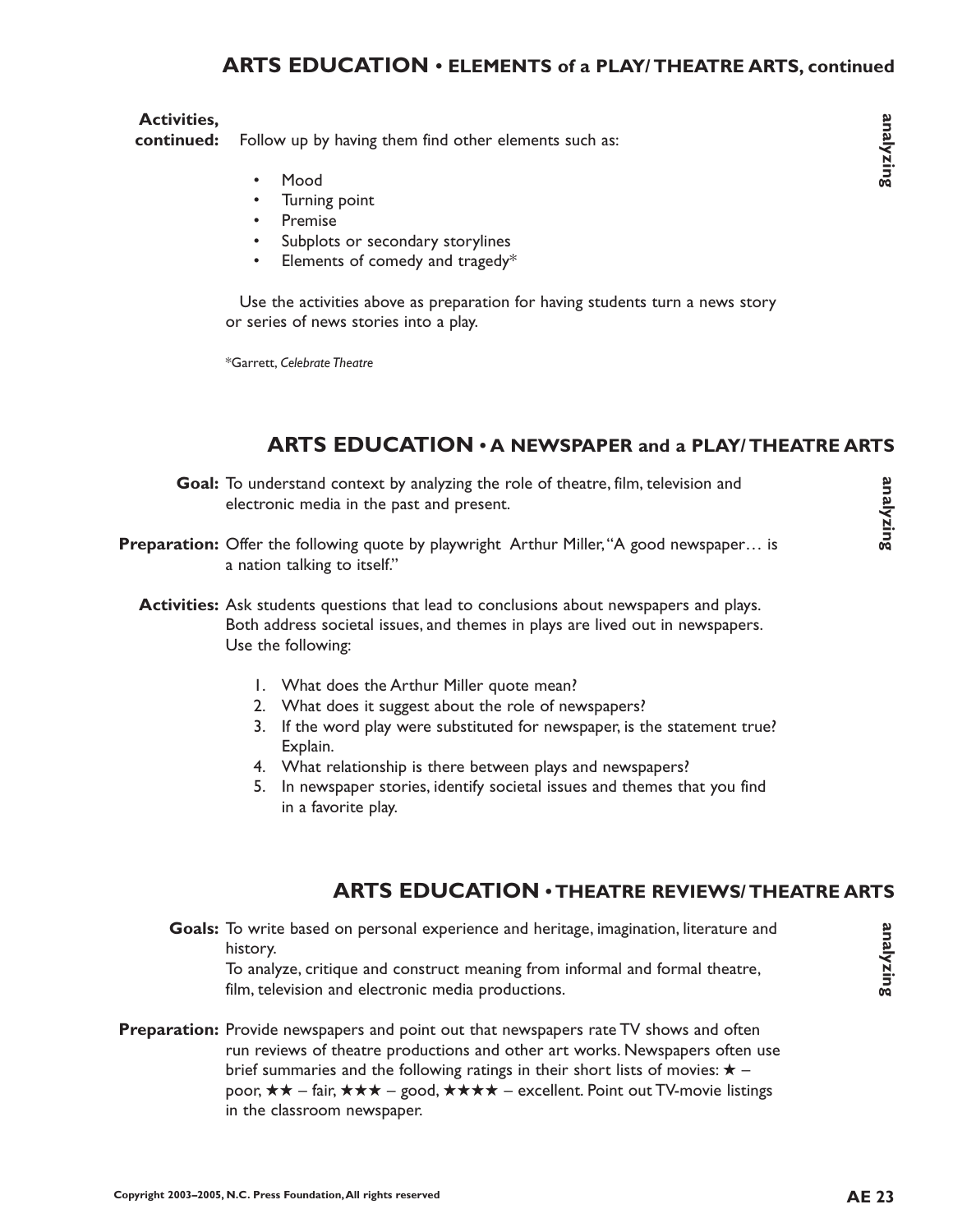#### **ARTS EDUCATION • THEATRE REVIEWS/ THEATRE ARTS, continued**

**Activities:** Have students rate TV shows, films, electronic media productions and live performances or plays by assigning stars: \* -poor, \*\*-fair, \*\*\*-good, \*\*\*\*excellent.They should include a brief summary.

> To make it harder, have them read reviews in the newspaper and use them as models in writing a review of a school play or other performance they attend. Remind them that a review tells parts of a story but not all, particularly not the ending. They can also compare their reviews with ones in the newspaper about the same show or performance.They should use questions such as the ones below to guide their writing:

#### Set One:

- 1. What is the subject of the story or play?
- 2. Why do you think the writer/ playwright chose that subject?
- 3. How does the writer appear to feel about the subject?
- 4. How open is the writer in expressing his feelings?
- 5. How do you feel about the subject?
- 6. Does the writer succeed in his emotional appeal; that is, does he make you feel as he does about the subject?

#### Set Two:

- 1. Were the actors convincing? Did they look as you thought they should? Were their looks appropriate to the characters?
- 2. What was the tone of the play? humorous? serious? goofy?
- 3. Were there major mistakes? If so, did they throw off the pace of the show?
- 4. What did you think of the dialogue? Was it funny? touching? silly?
- 5. Was the play simply an afternoon's entertainment or was there a deeper meaning? Was there symbolism in the play?
- 6. How did you feel about the play? Did it bore you or entertain you? Would you recommend it to a friend?

# **ARTS EDUCATION • TYPES of MUSIC / MUSIC**

Goal: To listen to, analyze and describe music. Preparation: Provide newspapers that contain arts and entertainment. Feature sections may also cover the arts. Have a chart available to record answers. **Activities:** List different types of music such as classical, jazz, rock, rap, country, sacred and others. Have students find references to artists and music in newspapers that belong under the different categories.

> Ask them to bring in samples of each type of music, particularly music they enjoy and think others will enjoy.You may also check out music from libraries when students are not able to bring in examples.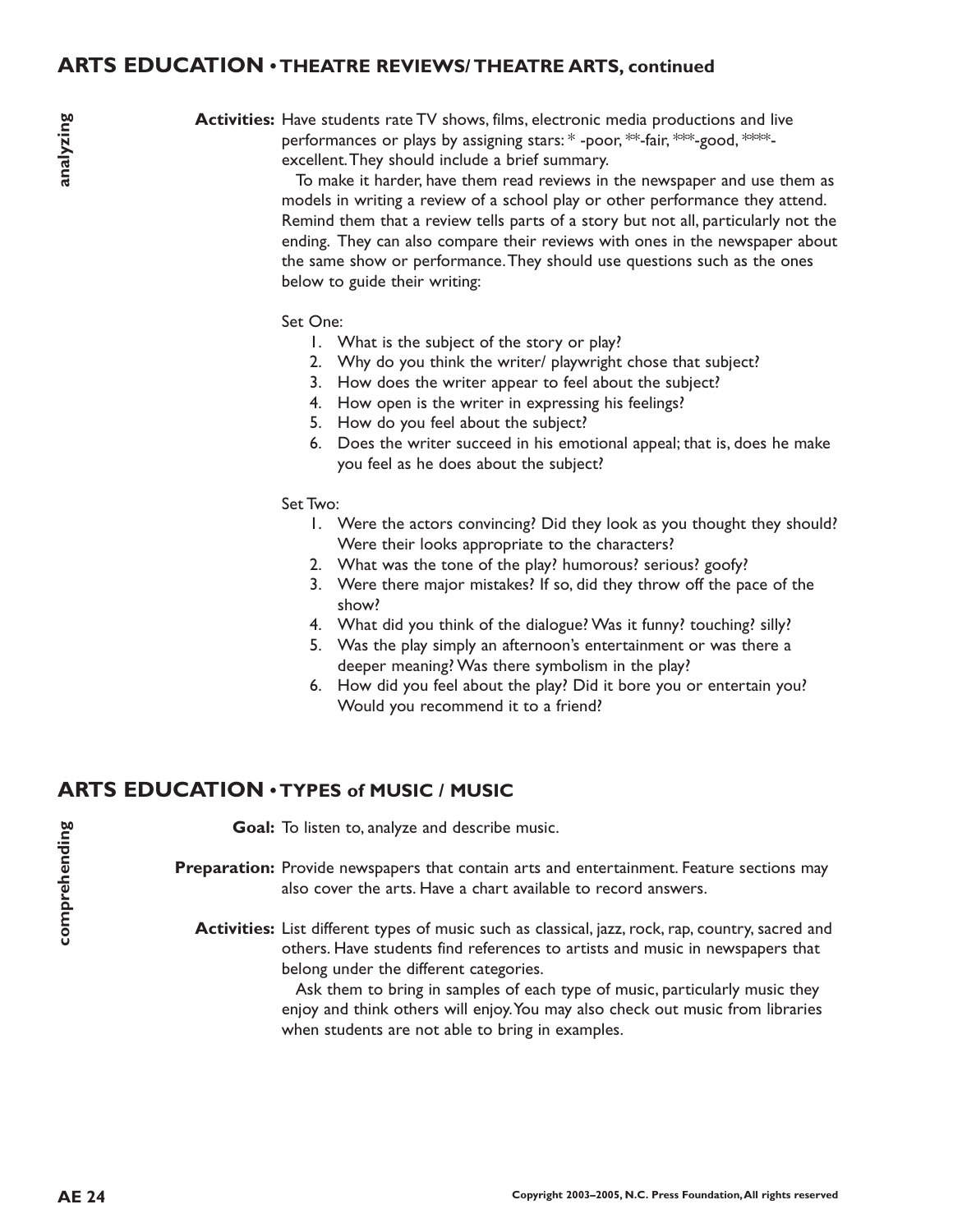# **ARTS EDUCATION • MUSIC as MOOD for a STORY/ MUSIC**

Goals: To play on instruments, alone and with others, a varied repertoire of music. To listen to, analyze and describe music.

Preparation: Provide newspapers and select a variety of music to play.

**Activities:** Play various types of music for the class and have them find stories in the newspaper that fit the mood of the music. A person who has just accomplished a lifelong goal may be matched with upbeat music. A requiem may be chosen as music for a story about a tragedy.The music can be played in the background as someone reads key quotes from the story or the entire story.Talk about the fact that music often is used in movies, plays and other productions to set the tone. Ask them for examples

> Have students find music to go with a piece of their own writing. Try having students set an appropriate mood for a news story, photo or other by creating sounds and rhythms with instruments such as tambourines, symbols, drums, triangles or others they make from classroom materials.

#### **ARTS EDUCATION • IDEAS from MUSIC to NEWS/ MUSIC**

Goals: To sing, alone and with others, a varied repertoire of music. To listen to, analyze and describe music. To understand relationships between the other arts, and content areas outside the arts.

- **Preparation:** Provide newspapers and select music to play that has applications in newspapers. For example, *SchoolHouse Rock* offers music about parts of speech, American history, science and other topics.
	- Activities: Play music from SchoolHouse Rock and have students work on newspaper activities that deal with the subjects of the songs.When the songs deal with nouns and other parts of speech, have students find those parts of speech in the newspaper.When playing songs about American history, have them find examples of the Constitution at work or find out about a bill that is before Congress or the state legislature.While reading newspapers about the impact of ethnic groups on the community, students should listen to *The Great American Melting Pot.* Encourage them to sing along with *SchoolHouse Rock.*

Have them write their own versions of the *SchoolHouse Rock* songs by substituting ideas they find in the newspaper when those are appropriate in the music. For example, you might direct students to fill in words from the newspaper to complete the following song, *A Noun is a Person, Place or Thing,* from *SchoolHouse Rock:*

Oh, I took a trip, took a trip through the newspaper The were really great, But when I was I took a trip, took a trip through the newspaper. Well, every person you can know Like And every place that you can go

**responding esponding**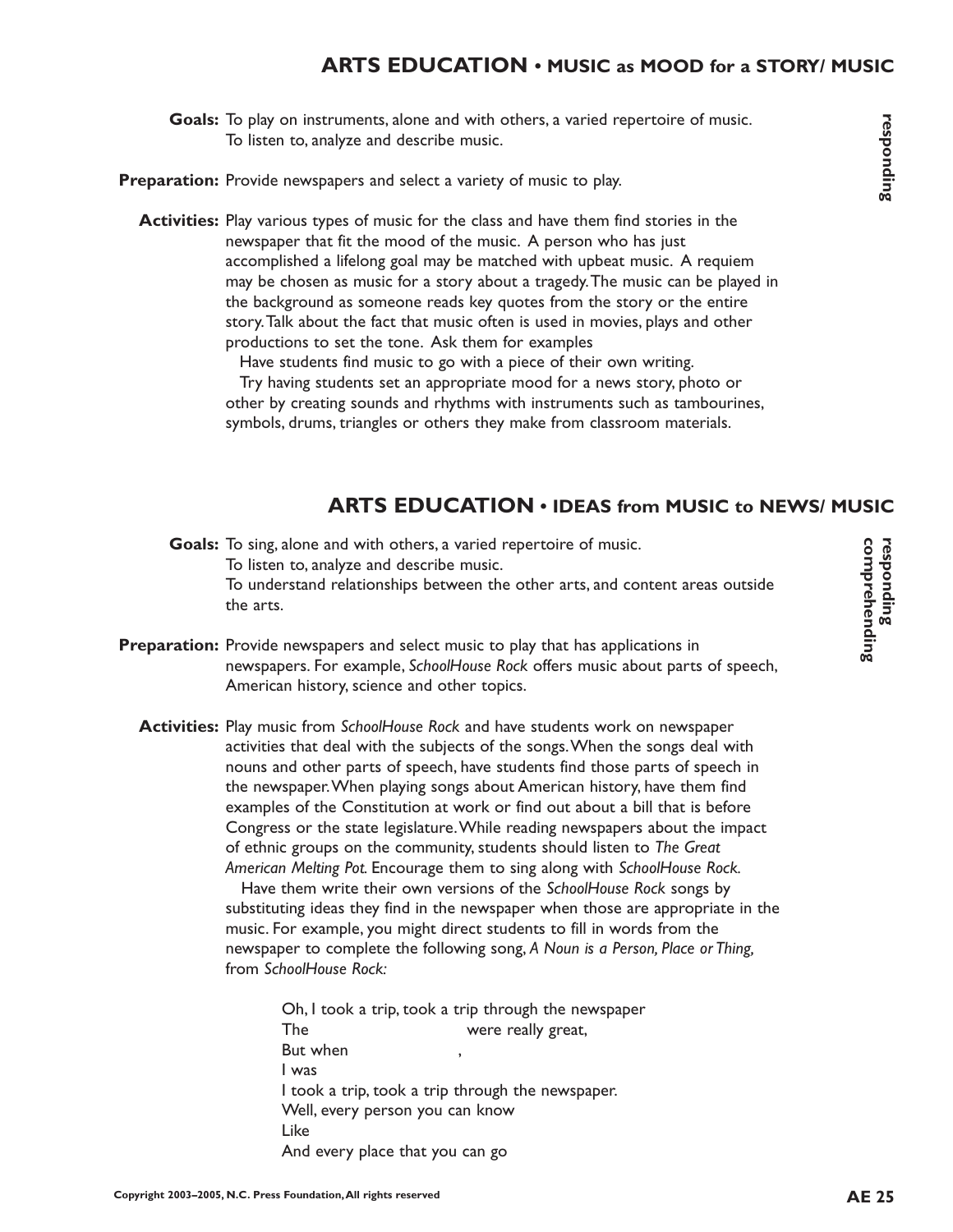#### **ARTS EDUCATION • IDEAS from MUSIC to NEWS/ MUSIC, continued**

responding<br>comprehending **responding comprehending**

Like Any anything that you can show Like You know they're nouns!

Have them sing their versions of the song to the tune of the original song. With other music, have students find similar themes and ideas in the newspaper as you play the music.

#### **ARTS EDUCATION • SONG WRITING/ MUSIC**

**Activities, continued:**

> Goals: To sing, alone and with others, a varied repertoire of music. To compose and arrange music within specified guidelines.

Preparation: Provide copies of the newspapers. Play familiar tunes, jingles, ballads and other music to give students ideas and inspiration for writing their own songs.

**Activities:** Have students gather ideas and words from newspapers to write songs or create and perform songs about items, events and people in the news.

> Students should create and perform a song about their school, community, friend or classmate, using words from the comic section of the newspaper as part of the lyrics.They may choose a familiar or original tune.

Have students listen to ballads such as *The Hurricane, Free Wheelin',The Death of Emmitt Till* by Bob Dylan , *Puff the Magic Dragon* by Peter, Paul and Mary or *Angel from Montgomery* by John Prine or Bonnie Rait.Then have them choose a feature story rich in detail and description and write a ballad about the people and situations in it. Refer to MORE POETRY activities in the Language Arts section for more ideas about writing ballads.

Ask students to create and perform a song using an advertisement as the subject of the song or have them write a jingle for an ad that describes an item without actually telling what it is.

They can also use other favorite sections such as sports,TV, film and news pages.

# **ARTS EDUCATION • DANCING WORDS/ DANCE**

Goals: To understand choreographic principles, processes and structures. To apply and demonstrate critical and creative thinking skills in dance. To understand that dance can create and communicate meaning. To make connections between dance and other content areas.

- Preparation: Provide newspapers. Select words and passages to read to students. Model having them say words and clap for each syllable.
	- **Activities:** Have students clap in time to words.They should clap for each syllable.Then have them step as they read a sentence or sentences.They should step for each syllable. You may choose short sentences, such as headlines, or longer passages.

**creating**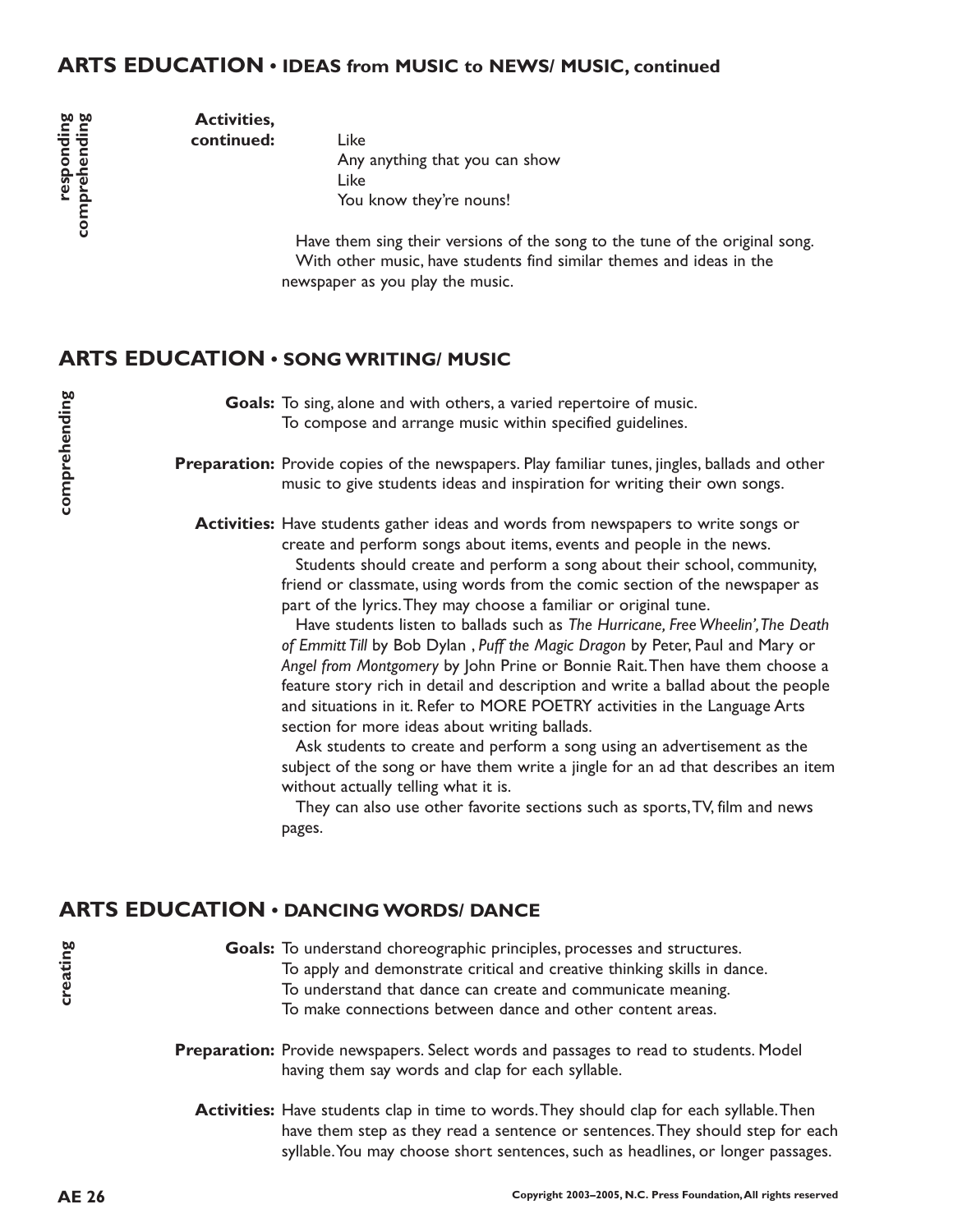#### **ARTS EDUCATION • DANCING WORDS/ DANCE, continued**

#### **Activities,**

They may also choose a way to express the feeling of a photo by walking, skipping, jumping and moving in other ways. **continued:**

A harder task is to have students choose a story with strong emotional appeal and choreograph movements to express the range of emotion about the issue expressed in commentary, such as editorials, political cartoons, letters to the editor and columns.

#### **ARTS EDUCATION • TYPES of DANCE/ DANCE**

Goal: To demonstrate and understand dance in various culture and historical periods.

- Preparation: Provide newspapers, particularly editions that carry community calendars and stories about the arts and entertainment in the area.
	- **Activities:** In the newspaper, have students identify as many types of dance (ballet, folk, tap, Latin dances, modern) as they can in the news about the arts.They should keep a list and discuss the culture out of which each style of dance grew.

Ask them to cut out any dancers that they observe in photos and photos of people who look as if they are dancing, such as athletes and children playing on a playground. Ask them to create a visual display titled the Dance of Life (or The Way We Move). **EXECUTE:** and understand dance in various culture and historical periods.<br> **AREX** rewspapers, particularly editions that carry community calendars and<br>
about the arts and entertainment in the area.<br> **EXECUTE:** experiment

Goals: To identify and demonstrate elementary skills in dance. To develop skills necessary for understanding and applying media, techniques and processes. To listen to, analyze and describe music.

To write based on personal experiences, heritage, imagination, literature, and history.

- Preparation: Provide copies of the newspaper and the student worksheet AE 27-8.
	- **Activities:** Ask students to circle in the newspaper any words or phrases that are directly or indirectly related to music. Students should share the words and phrases and reasons for including them.

They should also circle words related to theatre, dance and the visual arts. They should not limit their choices to stories about the arts. If words have multiple meanings they should explain the art definition and the other definition(s) of the words and explain any related meanings. Provide the graphic organizer AE 27–8.

creating

**comprehension**

comprehension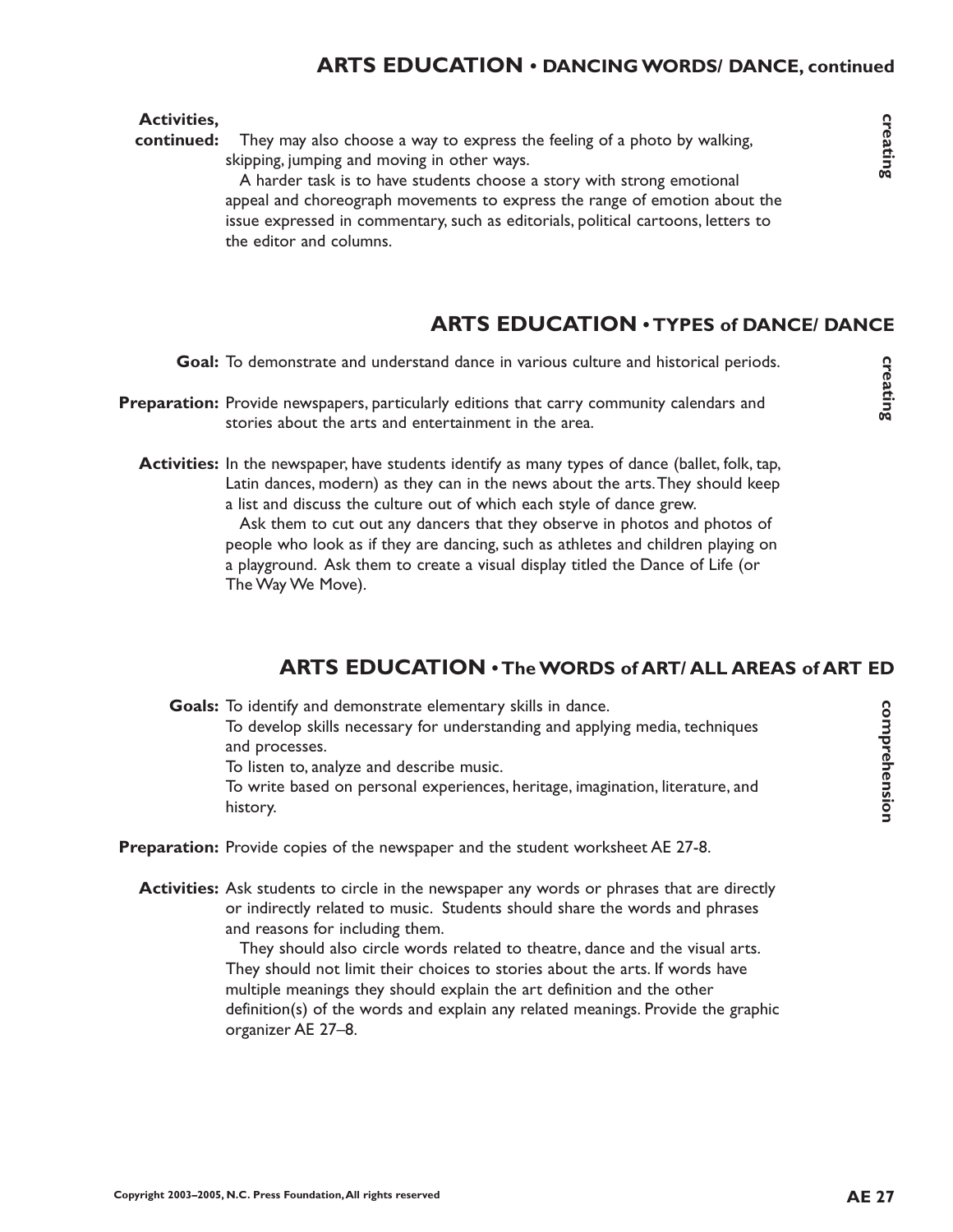#### **ARTS EDUCATION • REAL LIFE ARTISTS/ ALL AREAS of ARTS ED**

- Goals: To choose and evaluate a range of subject matter and ideas to communicate intended meaning in art works. To develop an awareness of art as an avocation and profession.
- **Preparation:** Provide newspapers and the student worksheet AE 28-9. Direct them to sections of the newspaper where they are likely to find coverage of the arts. Bring in or have them bring in Sunday sections devoted to arts and/or entertainment.
	- Activities: Have students scan newspapers for information about artists working in your community. Have them identify the person and the area in which they work, Dance, Music,Theatre arts and Visual arts. Circle any artists who earn their living in their field and underline others whose work in the arts is an avocation. Provide the graphic organizer AE 28-9.

From their articles, have them choose one to read about a local artist.Then they should prepare a set of questions they would like to ask the artist, issue an invitation to visit the class and include the questions with the invitation. After the artist visits the class, they should write a feature story about the artist and his/her work.

#### **ARTS EDUCATION • The ARTS in N.C./ ALL AREAS of ARTS ED**

Goals: To choose and evaluate a range of subject matter and ideas to communicate intended meaning through art works To understand the visual arts in relation to history and cultures. To perceive connections between visual arts and other disciplines.

**Preparation:** Provide an assortment of newspapers from across the state that reflect all of its geographic and cultural diversity. Also provide scissors, glue, black and gray construction paper and a 3'x6' cardboard cutout of North Carolina. To obtain newspapers from across the state, have students write newspapers on the N.C. newspaper contact list found under Newspapers in Education on the N.C. Press Web site (http://www.ncpress.com) and ask for a single copy of a newspaper on a given day or days.They should explain why they want the newspaper. For directions, refer students to the Comparing Newspapers section of the Appendix.

Activities: Ask students to scan the various newspapers for photos and articles that deal with the visual arts, music, dance and theater in the various regions of the state. Direct them to http://www.ncpress.com for links to North Carolina's online newspapers where they can find additional photos and articles.

The chosen photos and articles should be assembled by the group within the various regions as compositions that reflect those same areas. The task is to create a unified composition of the entire state. Use black and gray construction paper for accent and to help create visual balance and unity.

creating